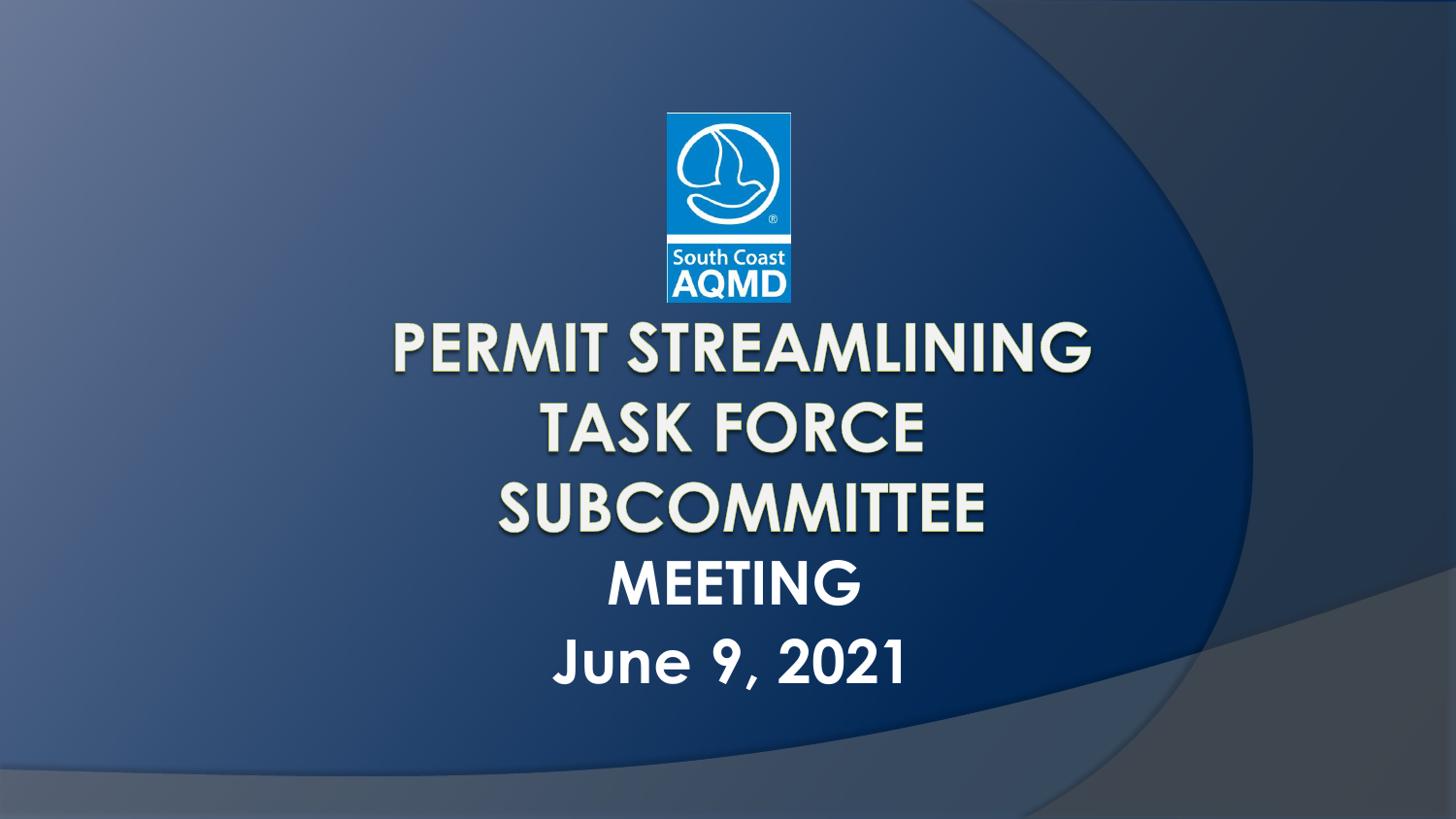## **Permit Streamlining Task Force Subcommittee**

June 9, 2021

**Click to edit Master title style**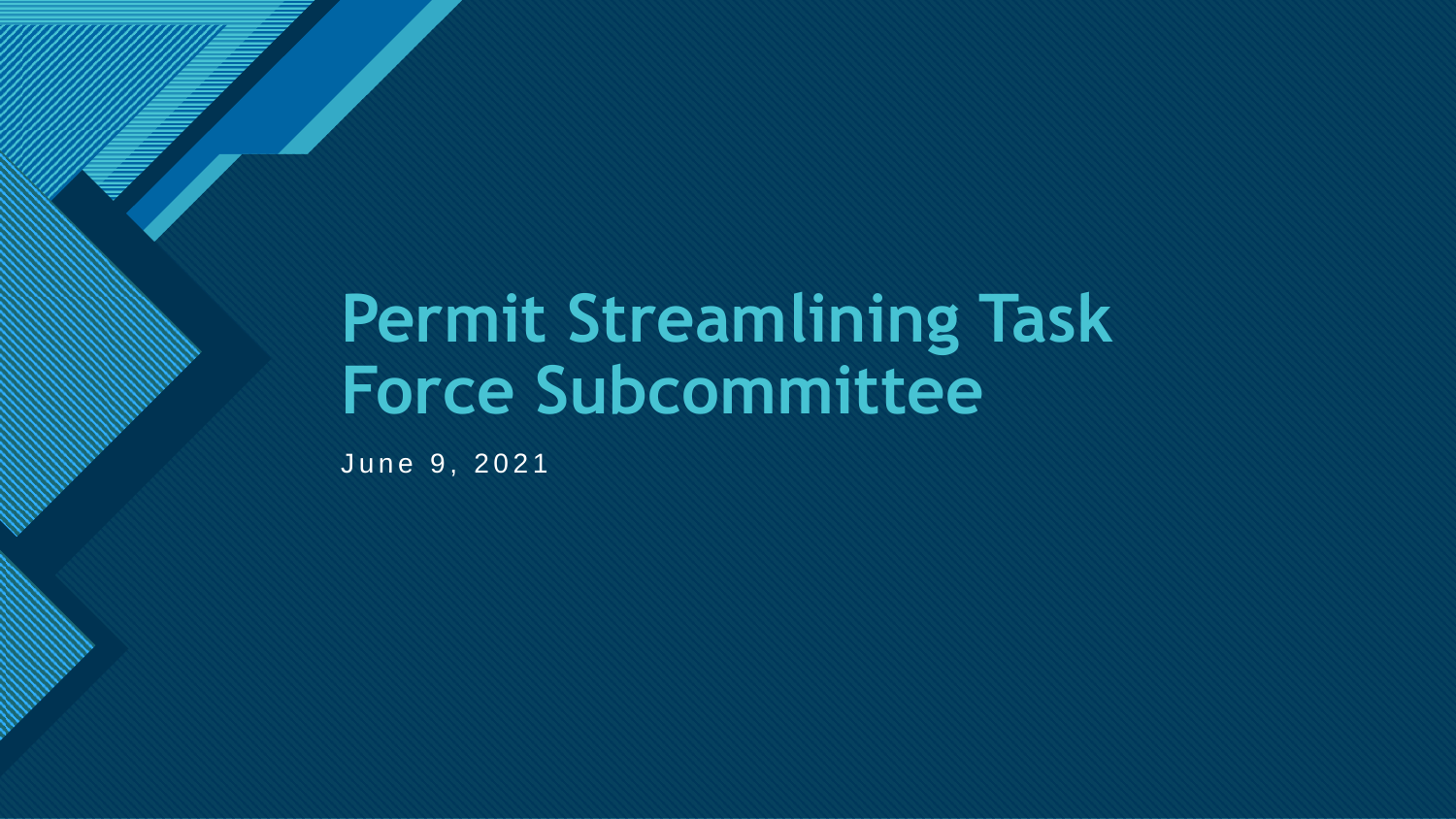

### Rule 222 Application Select Boiler/Heaters & Process Hea Charbroilers

Pending Application **Inventory** 

Pending Permit **Application Status Dashboard** 

Online Tools Development

gative Air Machines

Permit Processing Handbook

Other Issues and **Public Comment** 

 $\equiv$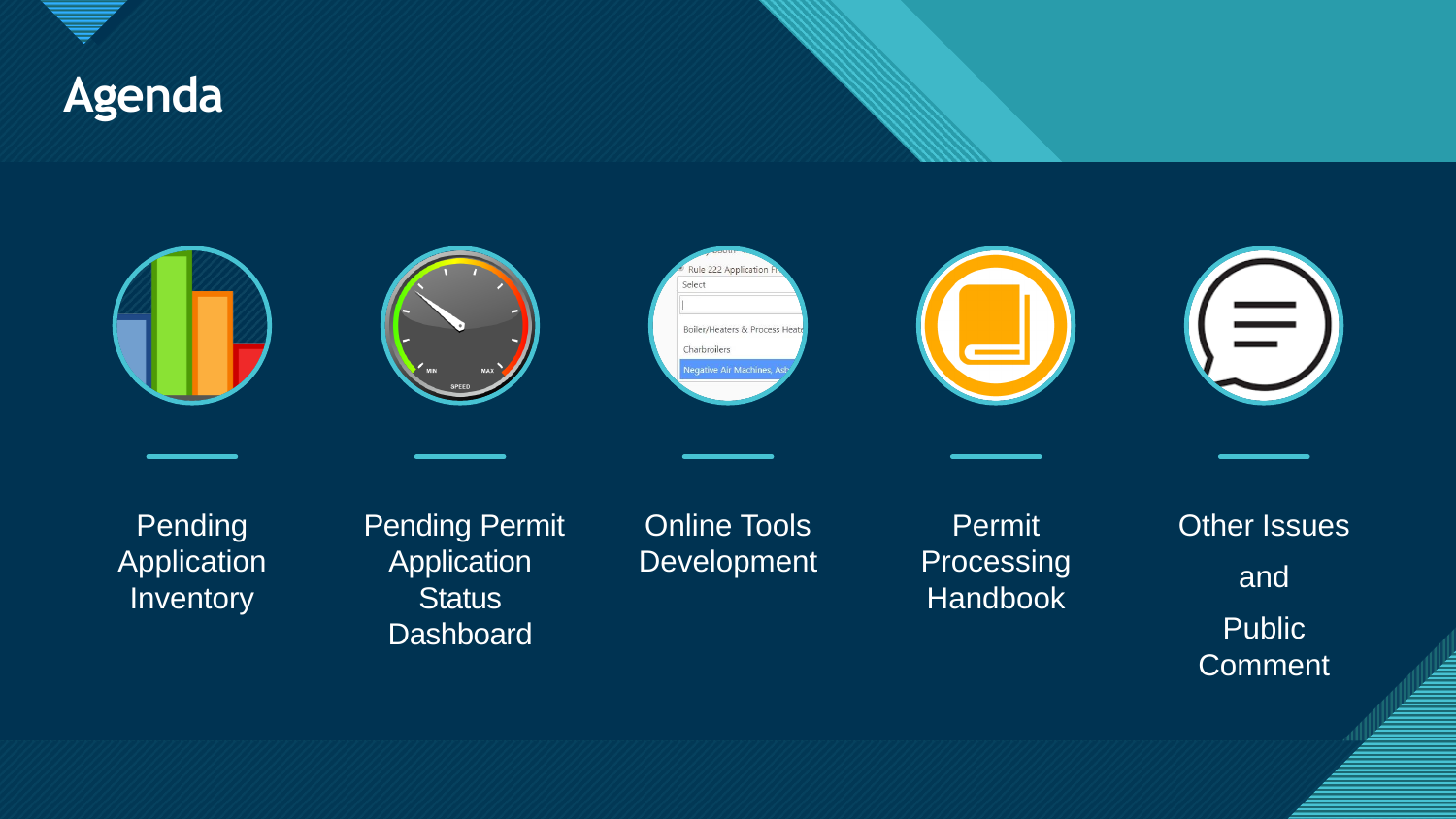# **Pending Application Inventory Update**

4

**Click to edit Master the State of the State of the State of the State of the State of the State of the State of the State of the State of the State of the State of the State of the State of the State of the State of the S**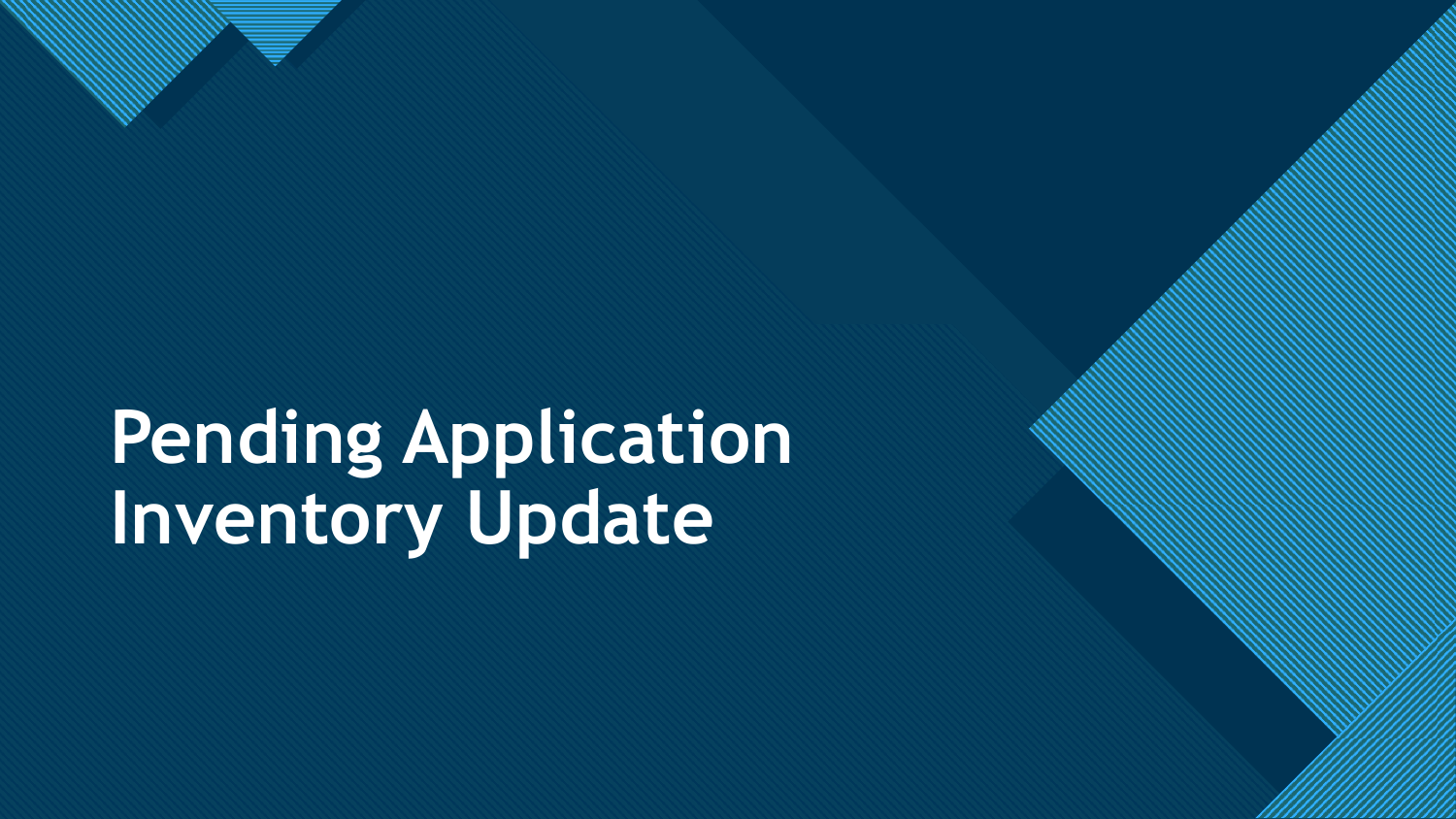

## **Click to Edit Mass Staffing Update**

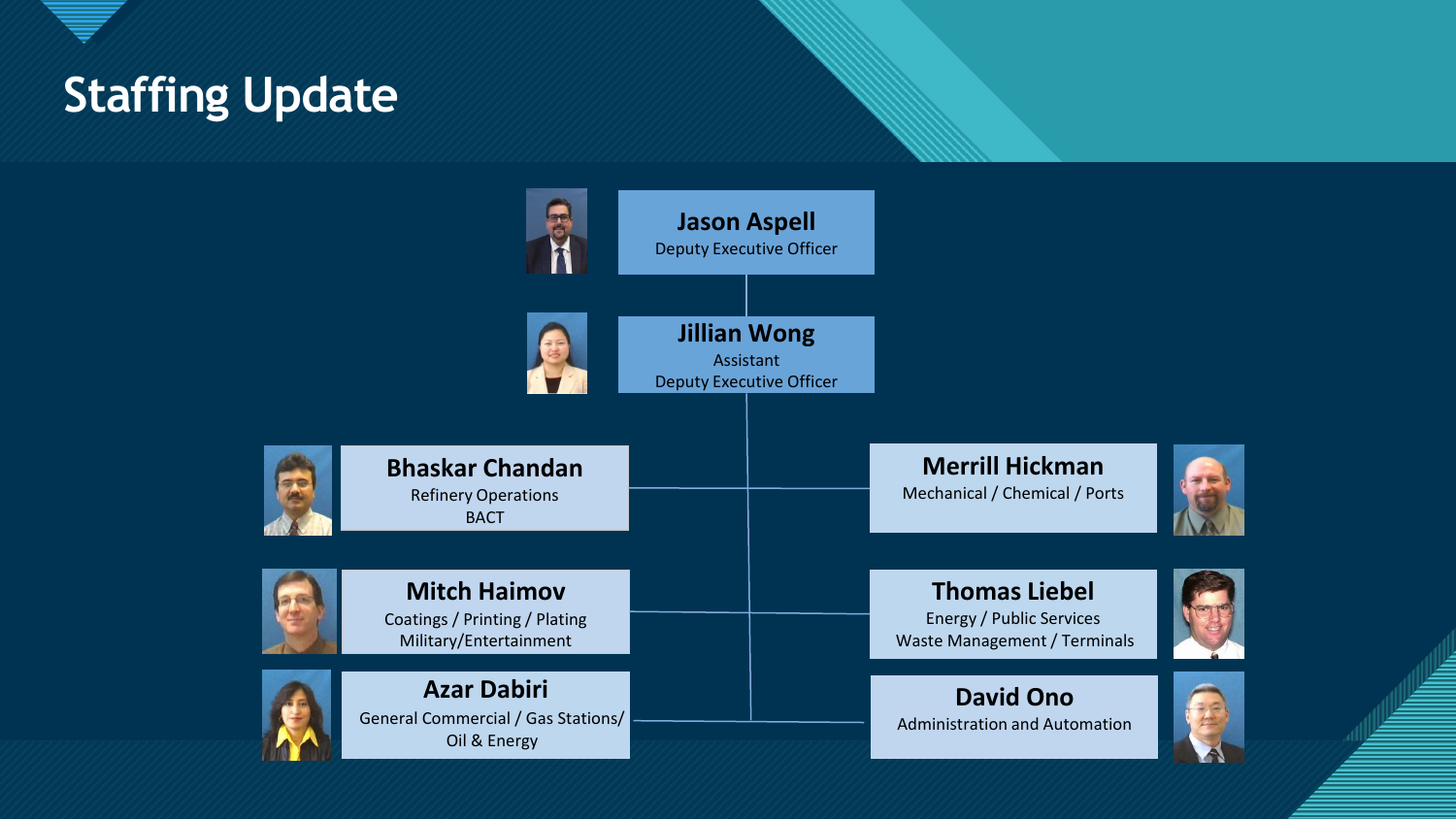## **COVID-19 Impact Update**

- > 80% Engineering Staff Teleworking
- **Staff vacancy update:** 
	- − 25% current engineer vacancy rate
	- − New engineer recruitment underway
- **Recent positions filled** 
	- − Four Supv. Engineers
	- − Four Senior Engineers
- **Transitions to Return to Work:** 
	- − E&P field visits resuming
	- − HQ public access under review (including CPP exam)

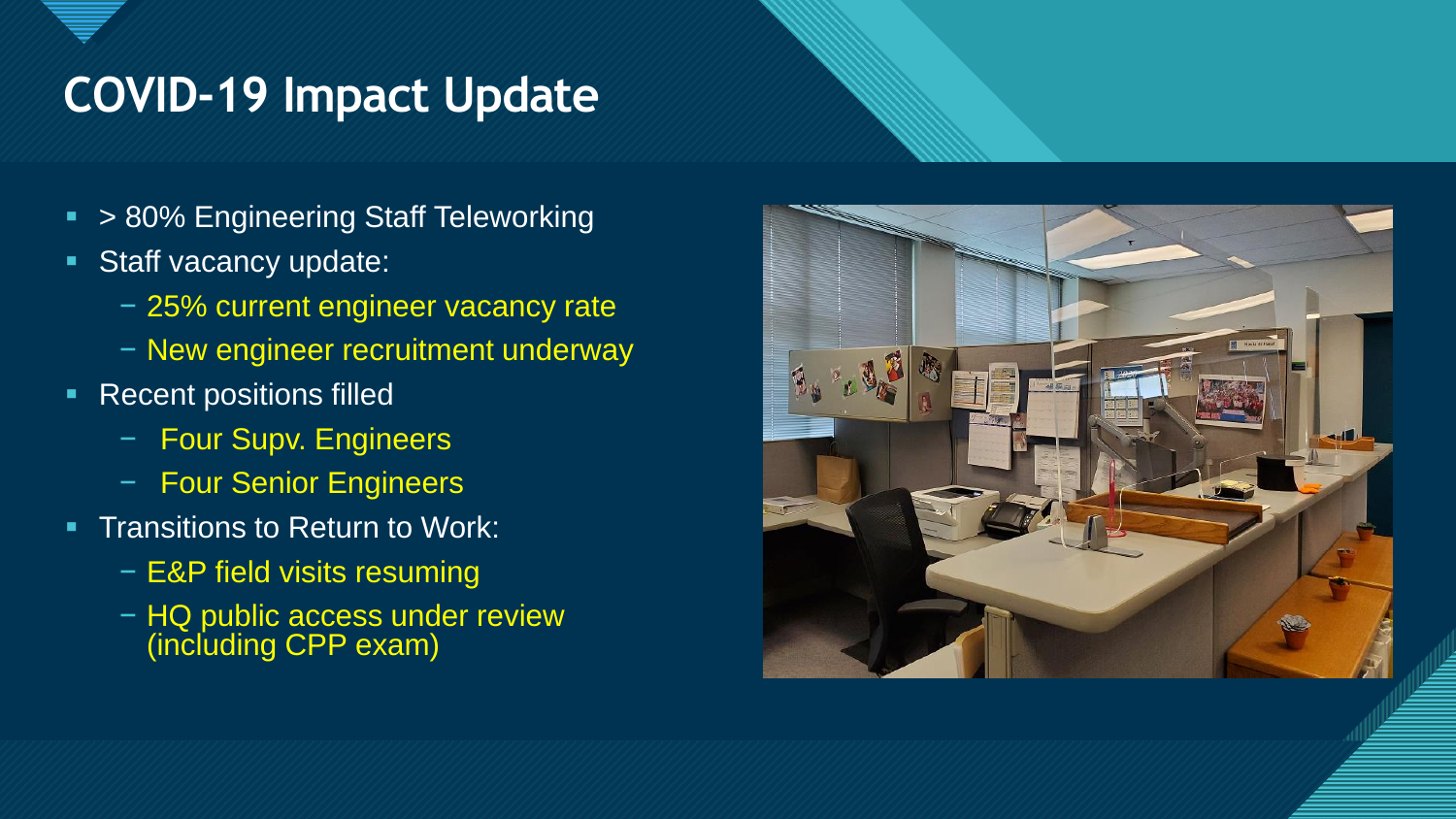

## **Permit Processing 2016 Inventory Reduction Initiative**



Achieved and continue to maintained 50% reduction goal set in 2016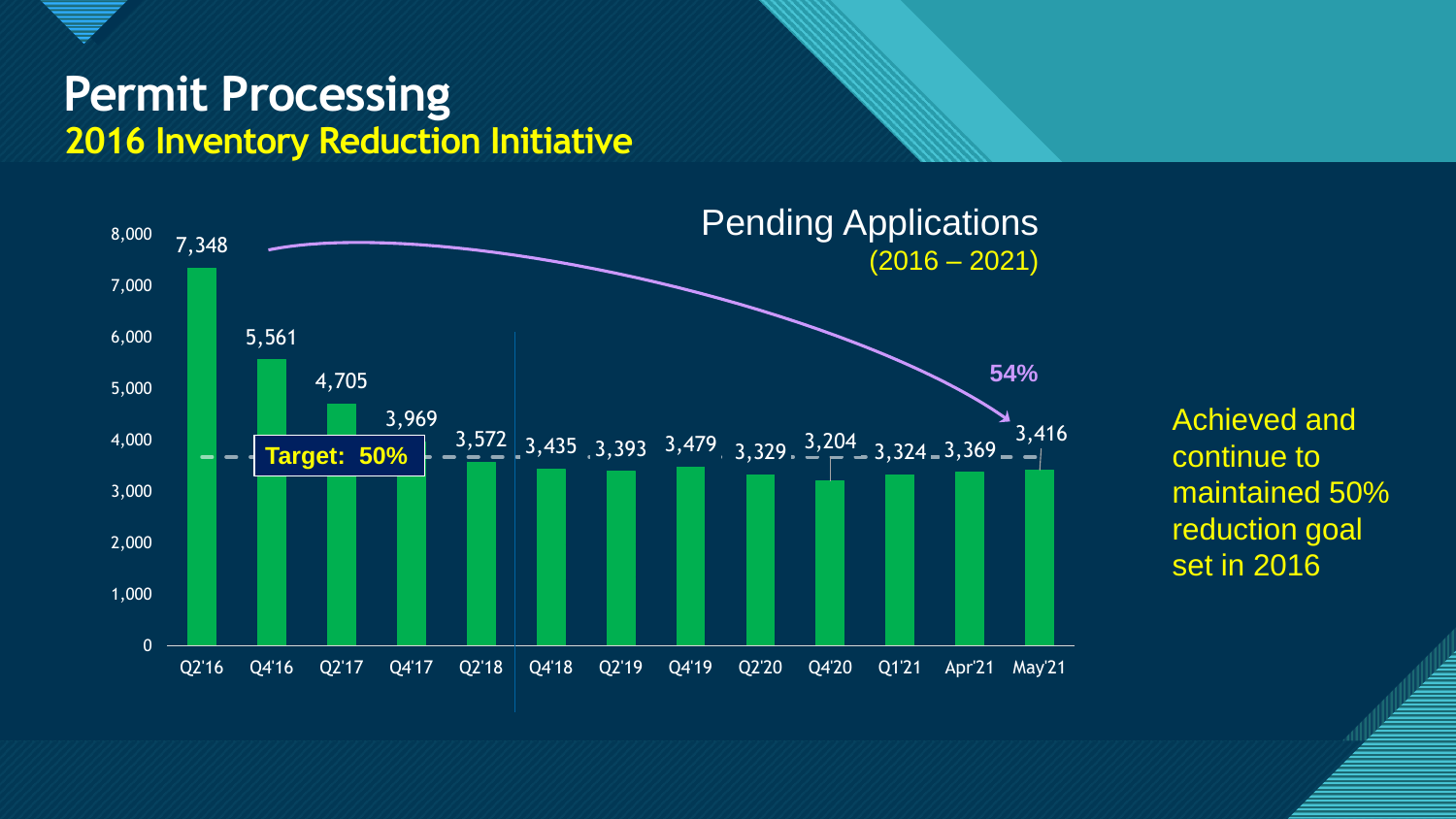## **Pending Applications less PCs Issued (2016 – 2021)**



#### **Ongoing Goal**

Maintain pending applications without PC issued between 2,250 and 2,500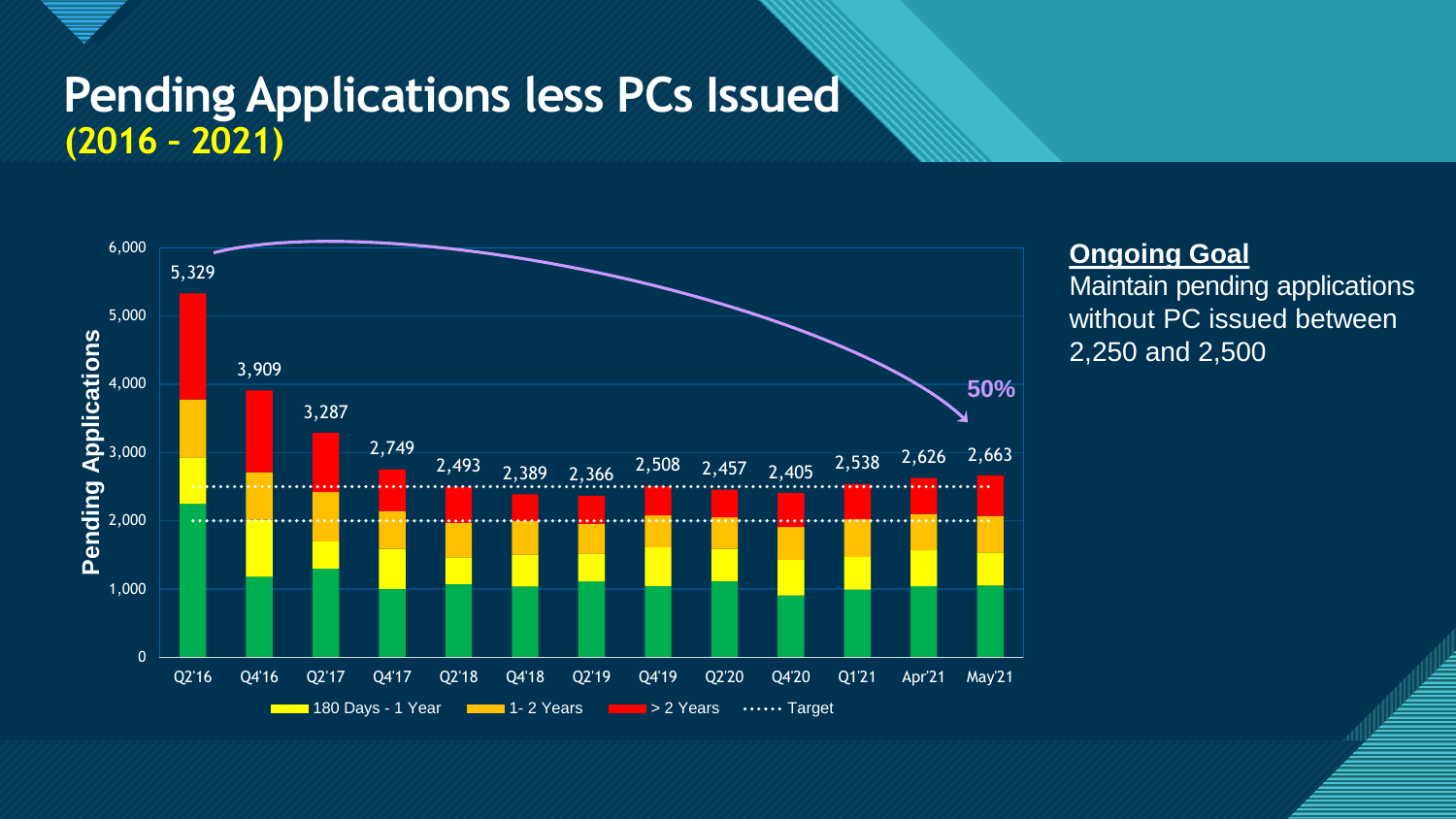# **COVID-19 Permit Application Trends**

9

**Click to edit Master the State of the State of the State of the State of the State of the State of the State of the State of the State of the State of the State of the State of the State of the State of the State of the S**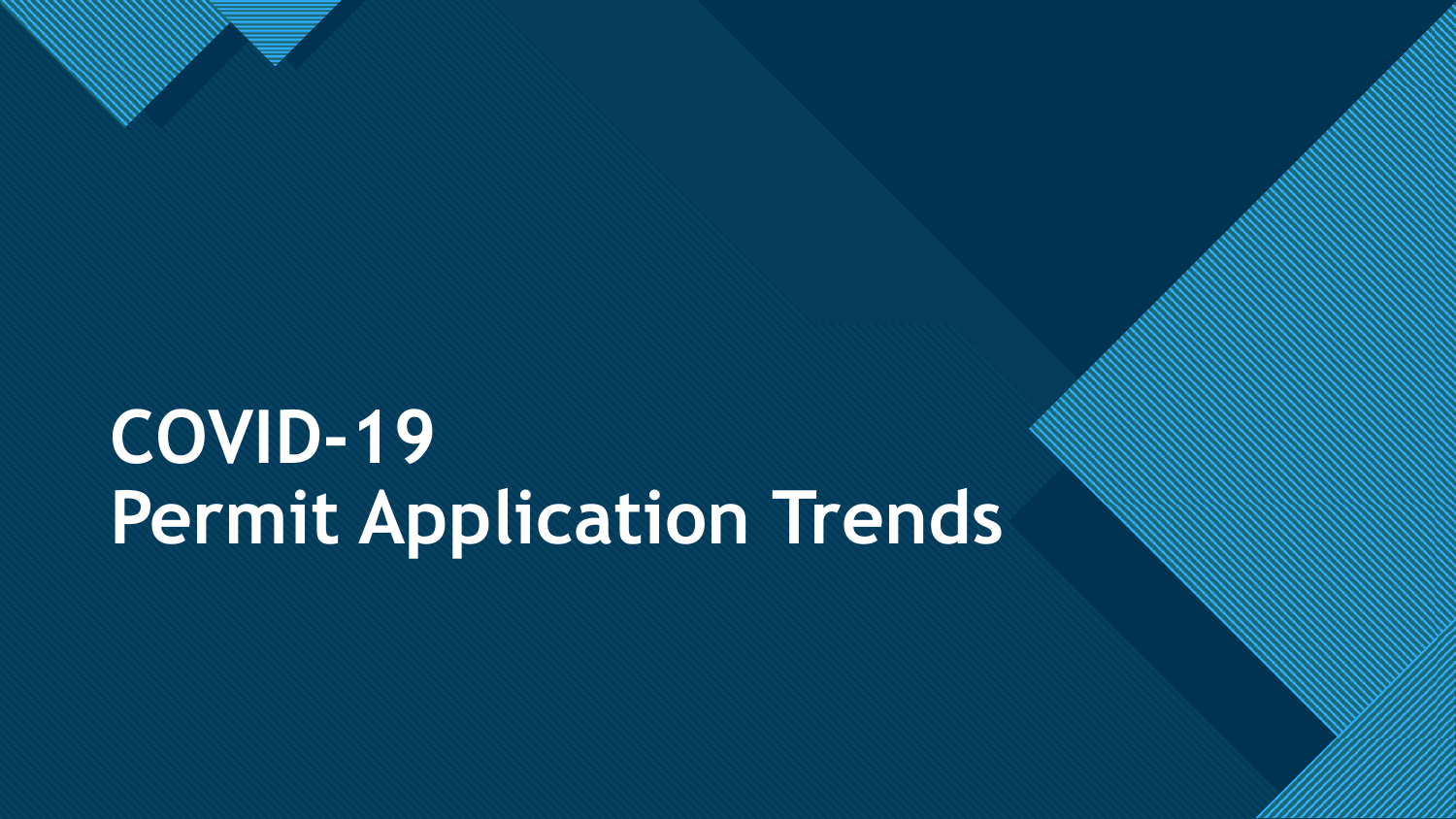## Permit Activity

Number of Applications Received per Month



<sup>\*</sup>Preliminary data as of May 31, 2021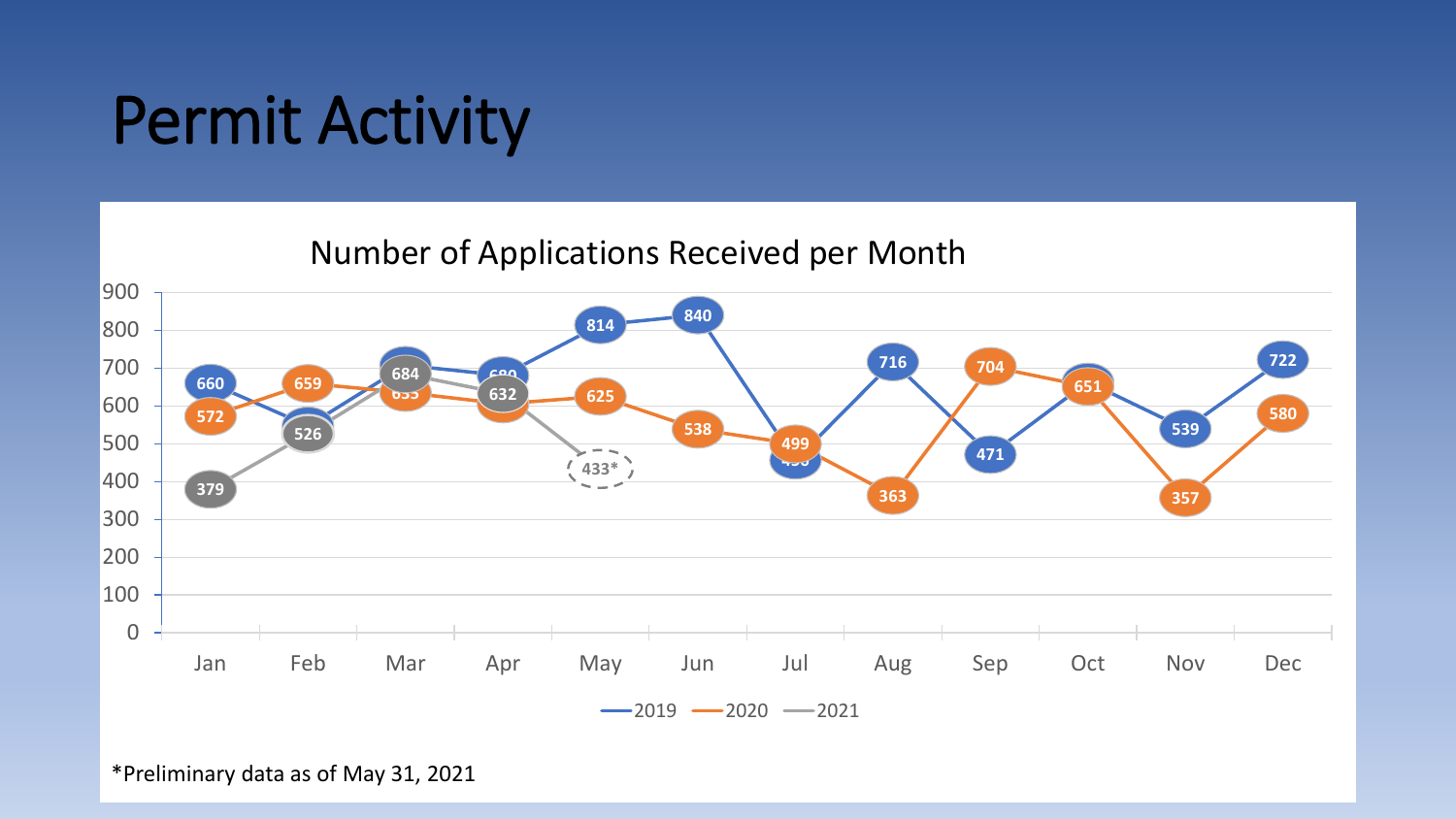## Permit Activity (Cont.)

## **Equipment Applications Received**

(Percent, by Assigned Fee Schedule)









**AB CD EFGH** 

\*May 2021 numbers preliminary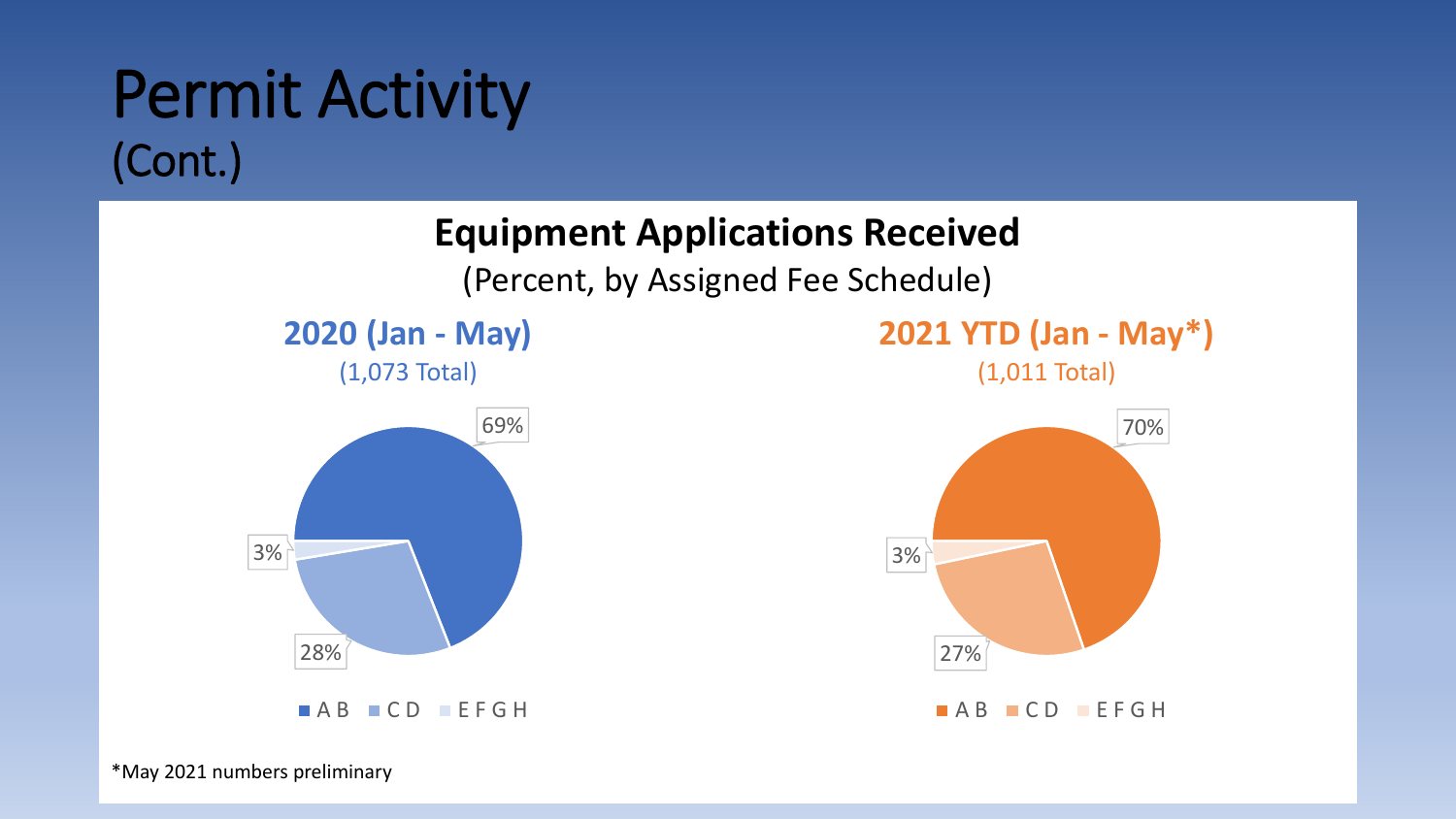

\*May 2021 numbers preliminary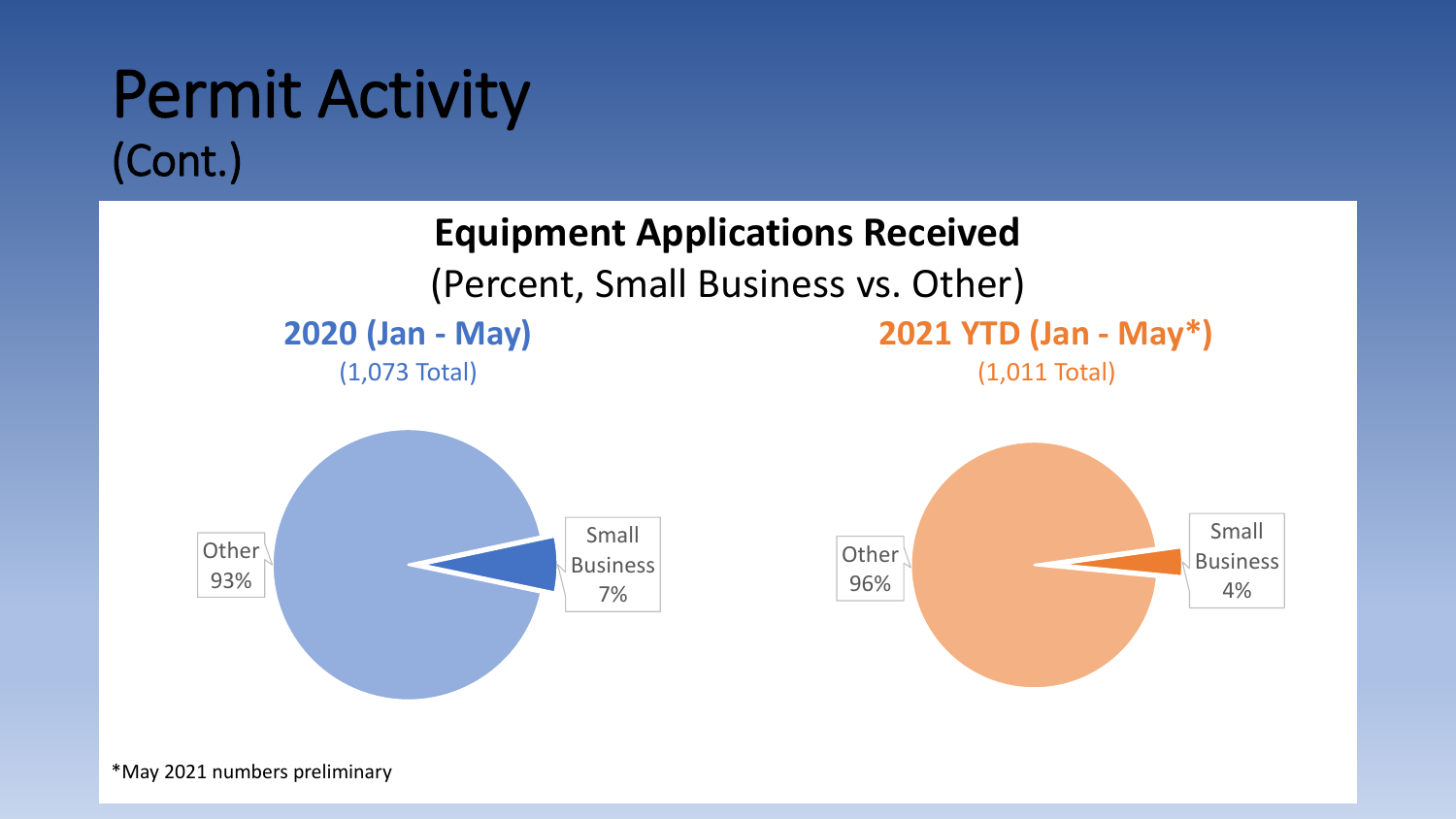## Permit Activity (Cont.)

## **Equipment Applications Submitted**



**2020 (Jan - May)**

(1,073 Total)







\*May 2021 numbers preliminary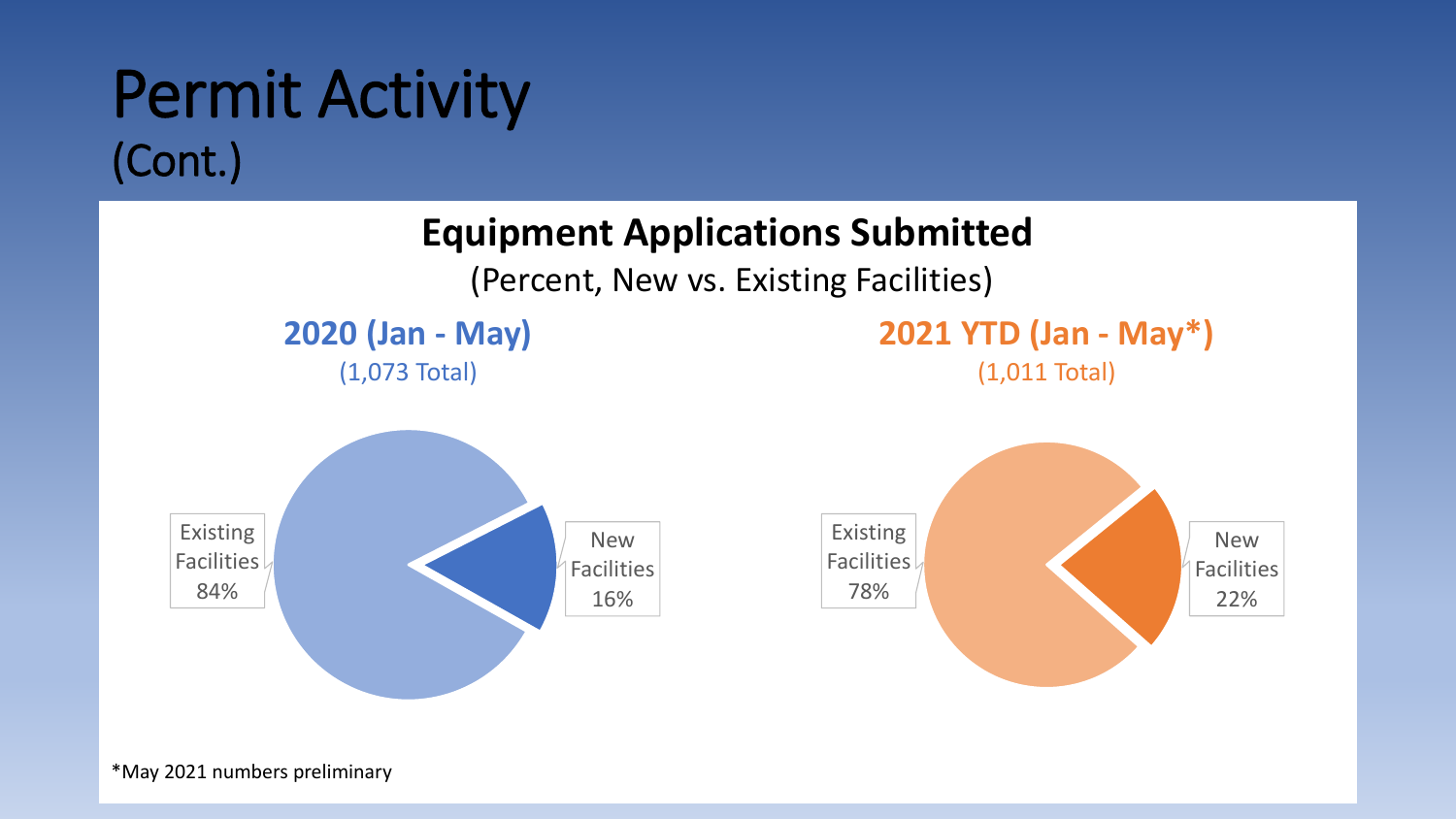## **Pending Permit Application Status Dashboard Update**

14

**Click to edit Master the State of the State of the State of the State of the State of the State of the State of the State of the State of the State of the State of the State of the State of the State of the State of the S**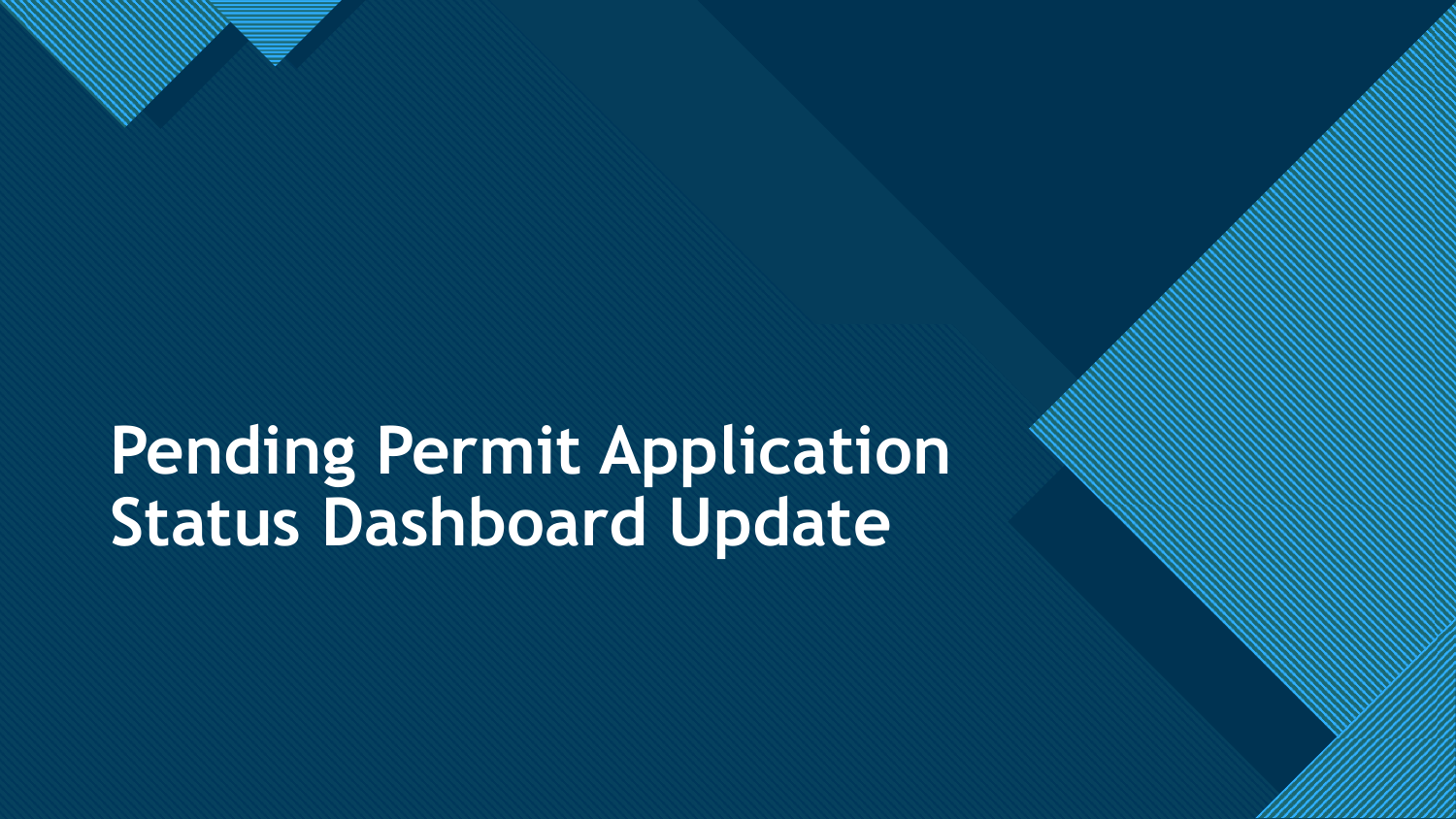## **Pending Permit Application Status Dashboard**

- 533

## **Governing Board initiative to increase transparency**

- Online ability to view status of individual applications
- **. Integrate with existing [F.I.N.D.](https://xappprod.aqmd.gov/find)** application



| Institute<br>Monte bello<br>fown Center<br>638 ff                                                      | Facility ID: 184288<br>Nete 4<br>Status: ACTIVE<br>Back Fees Due: No.<br>SIC Code<br>E |                                                                |  |
|--------------------------------------------------------------------------------------------------------|----------------------------------------------------------------------------------------|----------------------------------------------------------------|--|
|                                                                                                        |                                                                                        |                                                                |  |
|                                                                                                        |                                                                                        |                                                                |  |
|                                                                                                        |                                                                                        |                                                                |  |
| Merced<br>County of Los Angeles, Bureau of Land Management, Esri, HERE, Garmin, INCREM Powered by Esri | 1311<br>n                                                                              | CRUDE PETRO AND NATURAL GAS                                    |  |
| <b>Equipment List</b>                                                                                  |                                                                                        | ㅅ                                                              |  |
|                                                                                                        |                                                                                        | 30 Results                                                     |  |
|                                                                                                        |                                                                                        | 拒<br>Sort: Application Number                                  |  |
| 609423                                                                                                 | 602853                                                                                 | 602159                                                         |  |
| <b>FLARE, OTHER</b>                                                                                    | FACILITY PERMIT AMEND- RECLAIM ONLY                                                    | MICRO-TURBINE NOT NAT GAS, METHANOL OR LPG                     |  |
| Application Status : APPLICATION CHANGED FROM<br>$CIASSI - III$                                        | Application Status : BANKING/ PLAN GRANTED, NON<br><b>BILLABLE</b>                     | Application Status: APPLICATION CHANGED FROM<br>$C ASSI - III$ |  |
| Application Date: 12/26/2018                                                                           | Application Date: 04/06/2018                                                           | Application Date: 03/27/2018                                   |  |
| Type: Control                                                                                          | Type: Basic                                                                            | Type: Basic                                                    |  |
|                                                                                                        |                                                                                        |                                                                |  |
|                                                                                                        |                                                                                        |                                                                |  |
|                                                                                                        |                                                                                        |                                                                |  |
|                                                                                                        |                                                                                        |                                                                |  |
|                                                                                                        |                                                                                        |                                                                |  |
|                                                                                                        |                                                                                        |                                                                |  |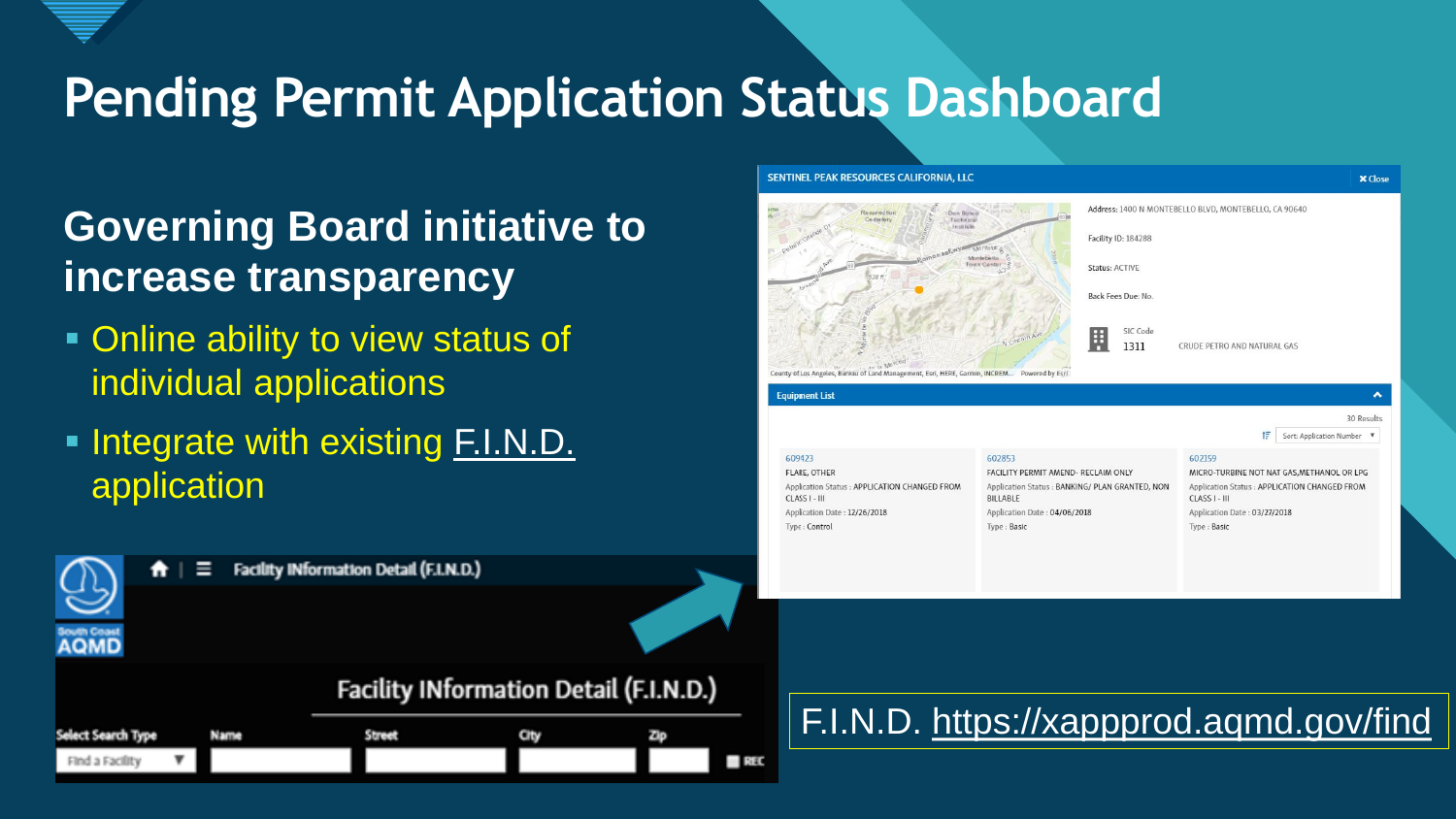## **Dashboard Status Indicators**

- Two status indicator types:
	- 1. Time elapsed indicator
	- 2. Application status indicators
- **Status progress bar:**



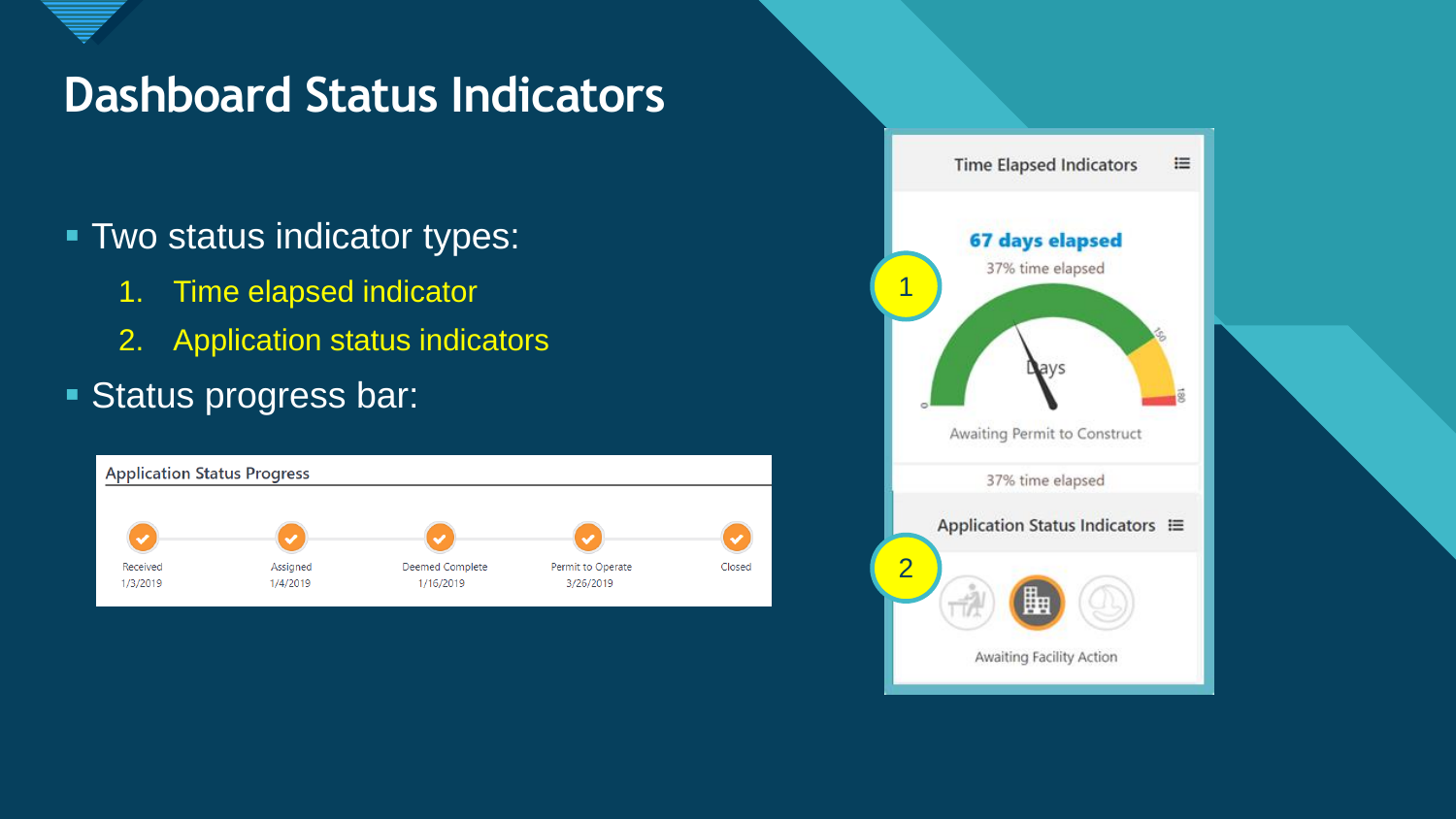## **Pending Permit Application Status Dashboard Initial Case Study**

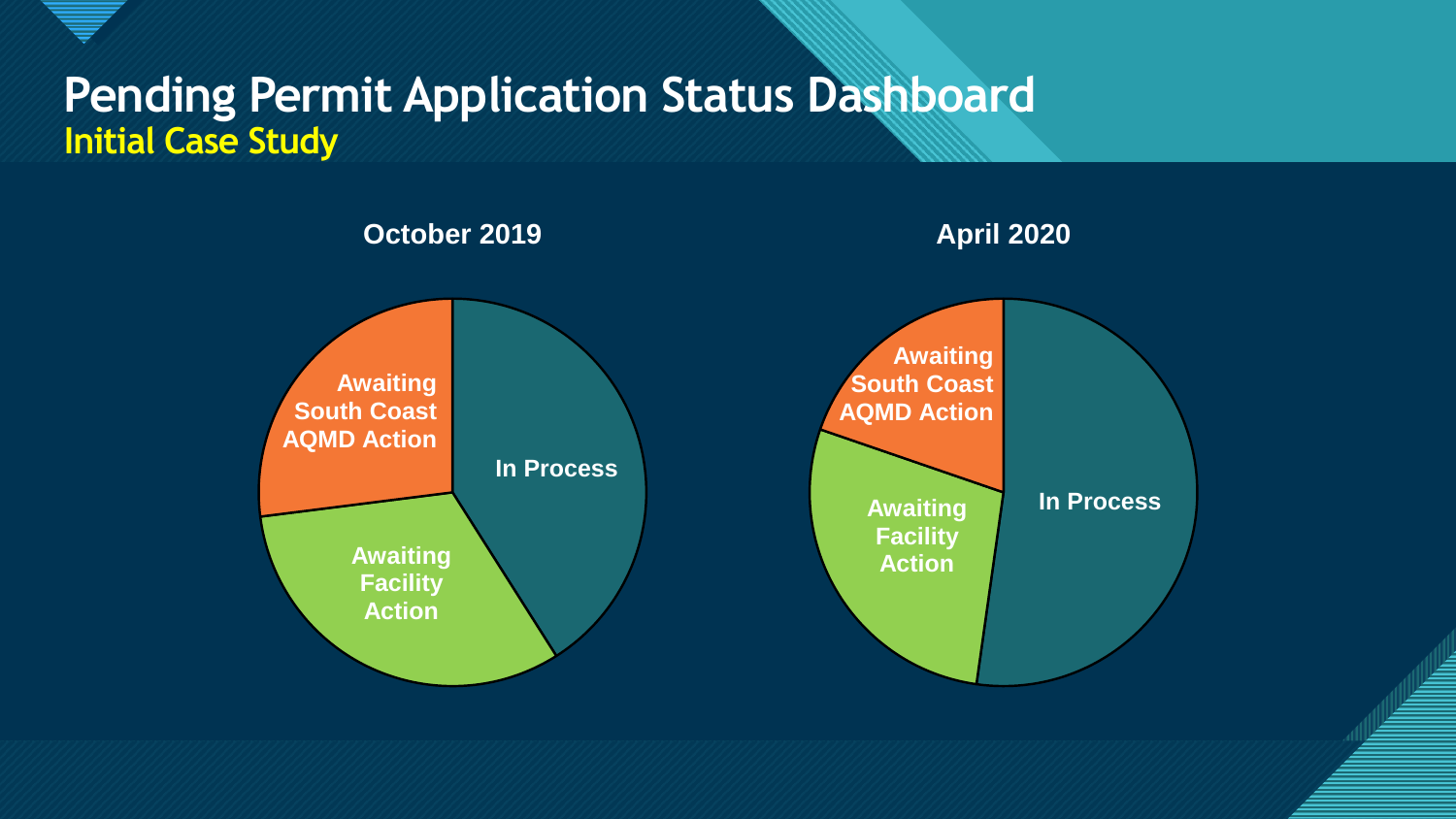## **Dashboard Pending Action Trends**

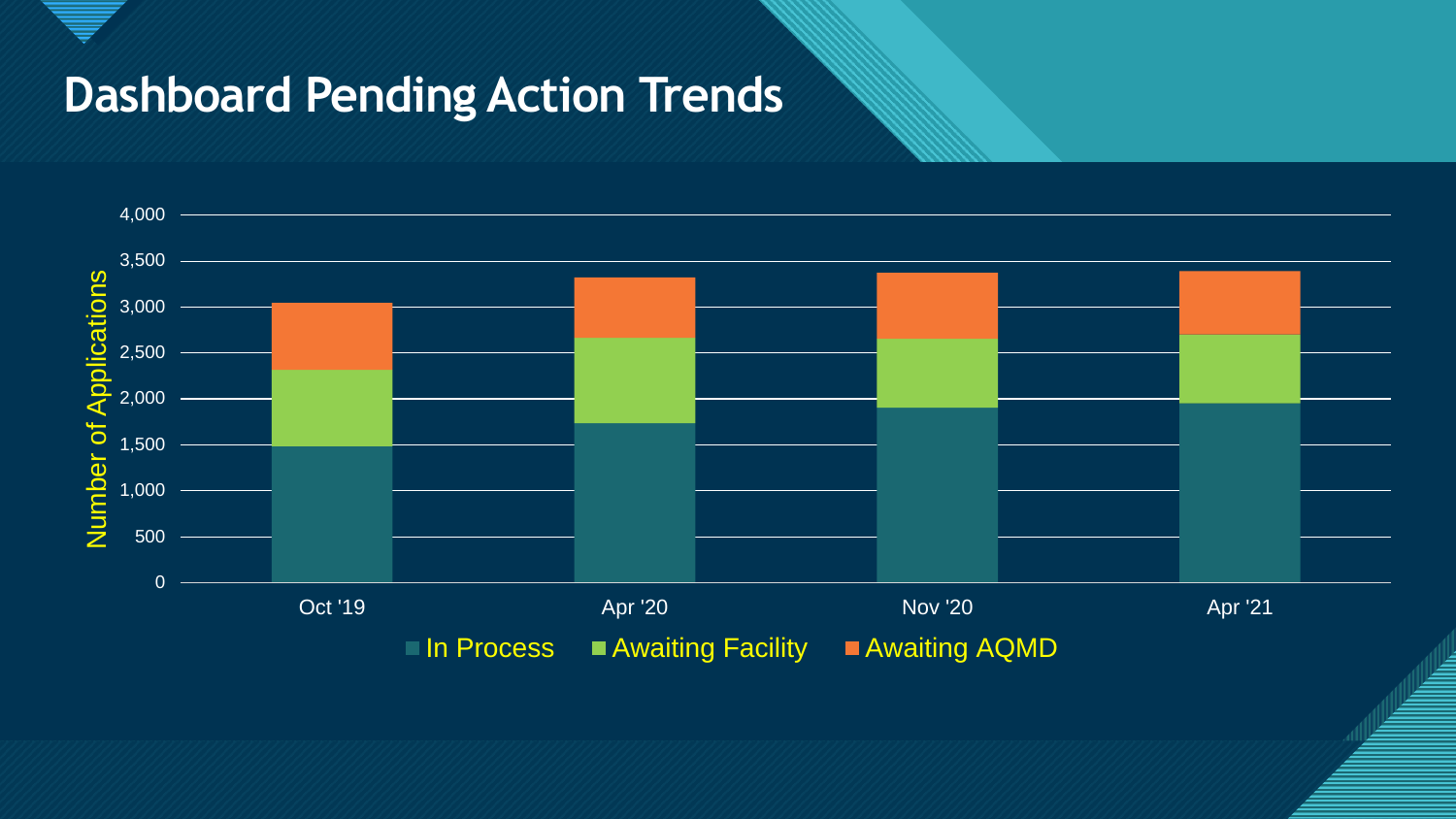## **Pending Application Status Dashboard Initial Observations – Snapshot (October 2019, cont.)**

|                                                           | <b>Completeness Determ.</b><br><b>(Facility Action)</b> |                                                               | <b>In Process</b> |                                                                                                                           | <b>Awaiting Facility Action</b>    |                                                                                                                                                                                             | <b>Awaiting South Coast</b><br><b>AQMD Action</b>    |  |
|-----------------------------------------------------------|---------------------------------------------------------|---------------------------------------------------------------|-------------------|---------------------------------------------------------------------------------------------------------------------------|------------------------------------|---------------------------------------------------------------------------------------------------------------------------------------------------------------------------------------------|------------------------------------------------------|--|
| Add. Info. (A/I) Req<br>Related App A/I<br>Fee Resolution | 14%<br>$1\%$<br>$< 1\%$                                 | Engineering<br>Evaluation and<br>Administrative<br>Processing | 41%               | Compliance<br><b>Review Draft</b><br><b>Public Notice Distr.</b><br><b>Conduct Source Test</b><br><b>Awaiting Constr.</b> | 5%<br>$1\%$<br>$< 1\%$<br>6%<br>3% | <b>Supv/Mgr Review</b><br><b>Related App Proc.</b><br><b>Source Test Review</b><br><b>Policy Review</b><br><b>Field Eval</b><br>Other Agency Rev.<br><b>Public Notice</b><br>HRA / Modeling | 7%<br>5%<br>4%<br>3%<br>3%<br>1%<br>$1\%$<br>$< 1\%$ |  |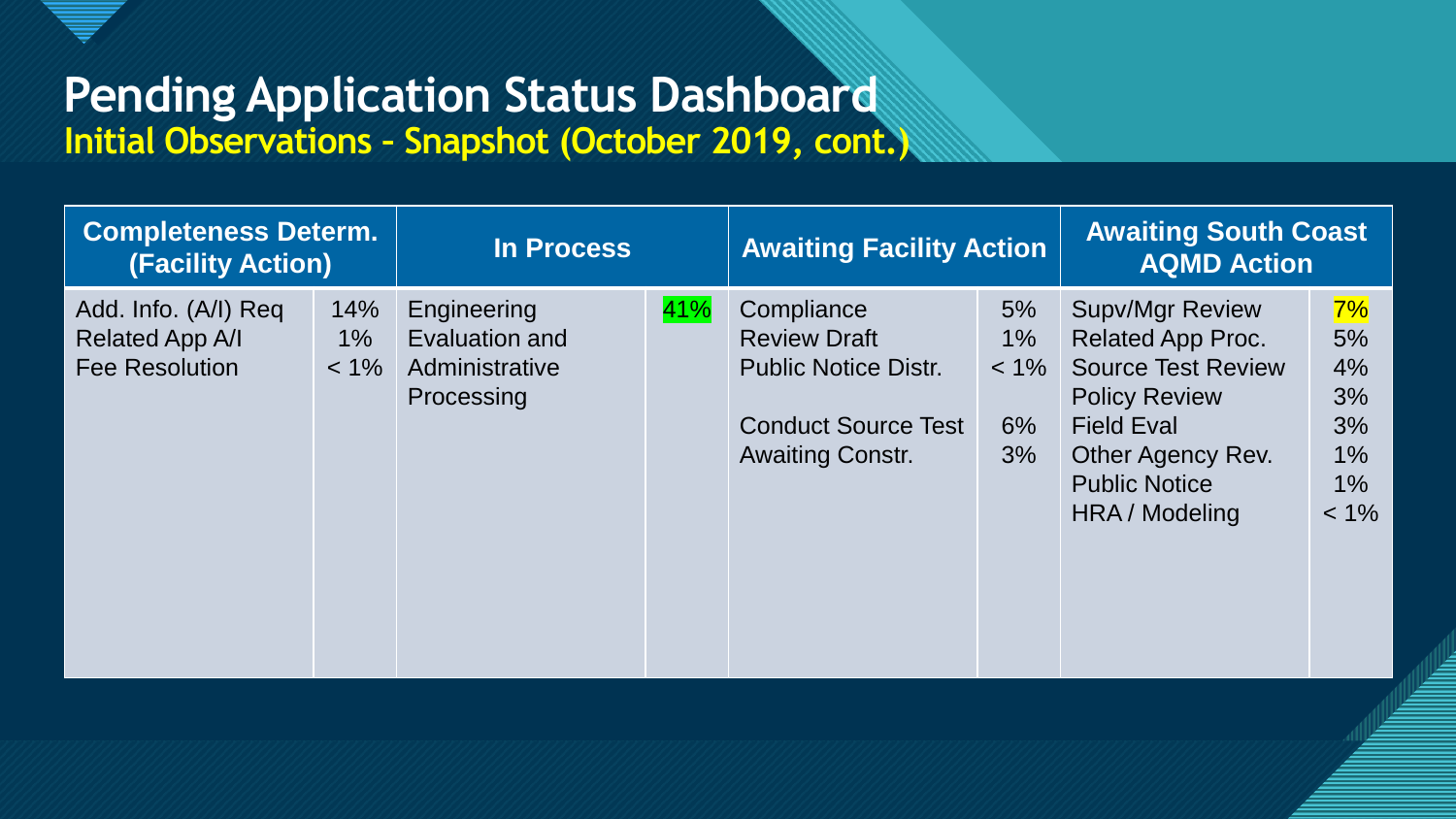## **Pending Permit Application Status Dashboard April 2020 Snapshot**

| <b>Completeness Determ.</b><br><b>(Facility Action)</b> |                           | In Process                                                    |     | <b>Awaiting Facility Action</b>                                                                                           |                                 | <b>Awaiting South Coast</b><br><b>AQMD Action</b>                                                                                                                                           |                                                              |
|---------------------------------------------------------|---------------------------|---------------------------------------------------------------|-----|---------------------------------------------------------------------------------------------------------------------------|---------------------------------|---------------------------------------------------------------------------------------------------------------------------------------------------------------------------------------------|--------------------------------------------------------------|
| A/I Req.<br>Related App A/I<br><b>Fee Resolution</b>    | 12%<br>$< 1\%$<br>$< 1\%$ | Engineering<br>Evaluation and<br>Administrative<br>Processing | 52% | Compliance<br><b>Review Draft</b><br><b>Public Notice Distr.</b><br><b>Conduct Source Test</b><br><b>Awaiting Constr.</b> | 1%<br>1%<br>$< 1\%$<br>5%<br>6% | <b>Supv/Mgr Review</b><br><b>Related App Proc.</b><br><b>Source Test Review</b><br><b>Policy Review</b><br><b>Field Eval</b><br>Other Agency Rev.<br><b>Public Notice</b><br>HRA / Modeling | 8%<br>3%<br>3%<br>1%<br>$1\%$<br>$1\%$<br>$< 1\%$<br>$< 1\%$ |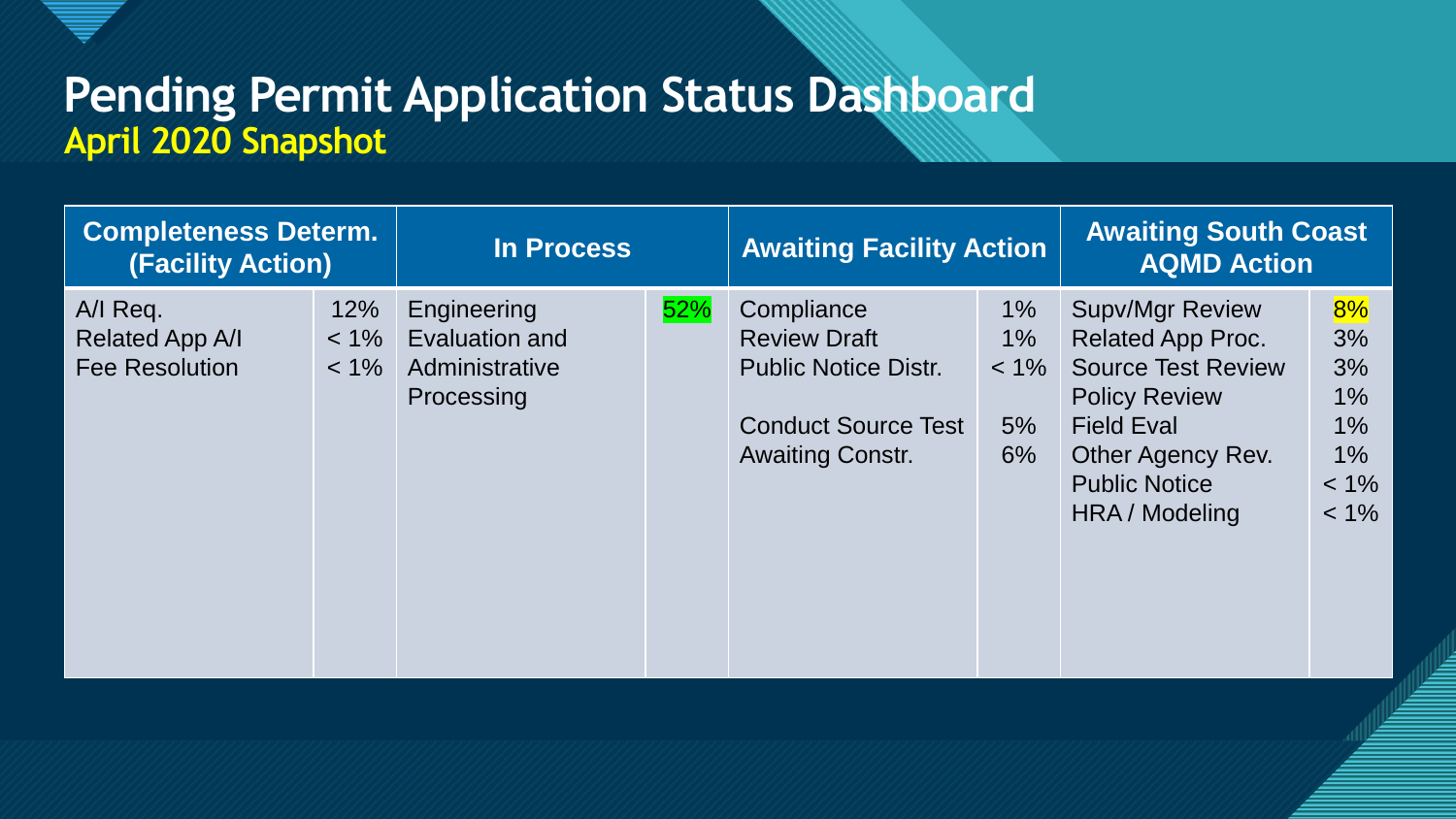## **Pending Permit Application Status Dashboard November 2020 Snapshot**

| <b>Completeness Determ.</b><br><b>(Facility Action)</b> |                          | In Process                                                    |     | <b>Awaiting Facility Action</b>                                                                           |                                            | <b>Awaiting South Coast</b><br><b>AQMD Action</b>                                                                                                                         |                                                                |
|---------------------------------------------------------|--------------------------|---------------------------------------------------------------|-----|-----------------------------------------------------------------------------------------------------------|--------------------------------------------|---------------------------------------------------------------------------------------------------------------------------------------------------------------------------|----------------------------------------------------------------|
| A/I Req.<br>Related App A/I<br><b>Fee Resolution</b>    | 8%<br>$< 1\%$<br>$< 1\%$ | Engineering<br>Evaluation and<br>Administrative<br>Processing | 57% | Compliance<br><b>Review Draft</b><br><b>CEQA</b><br><b>Conduct Source Test</b><br><b>Awaiting Constr.</b> | $< 1\%$<br>$< 1\%$<br>$1\%$<br>$4\%$<br>6% | <b>Supv/Mgr Review</b><br><b>Related App Proc.</b><br><b>Source Test Review</b><br><b>Policy Review</b><br><b>Field Eval</b><br>Other Agency Rev.<br><b>Public Notice</b> | <b>10%</b><br>3%<br>3%<br>$2\%$<br>$< 1\%$<br>$2\%$<br>$< 1\%$ |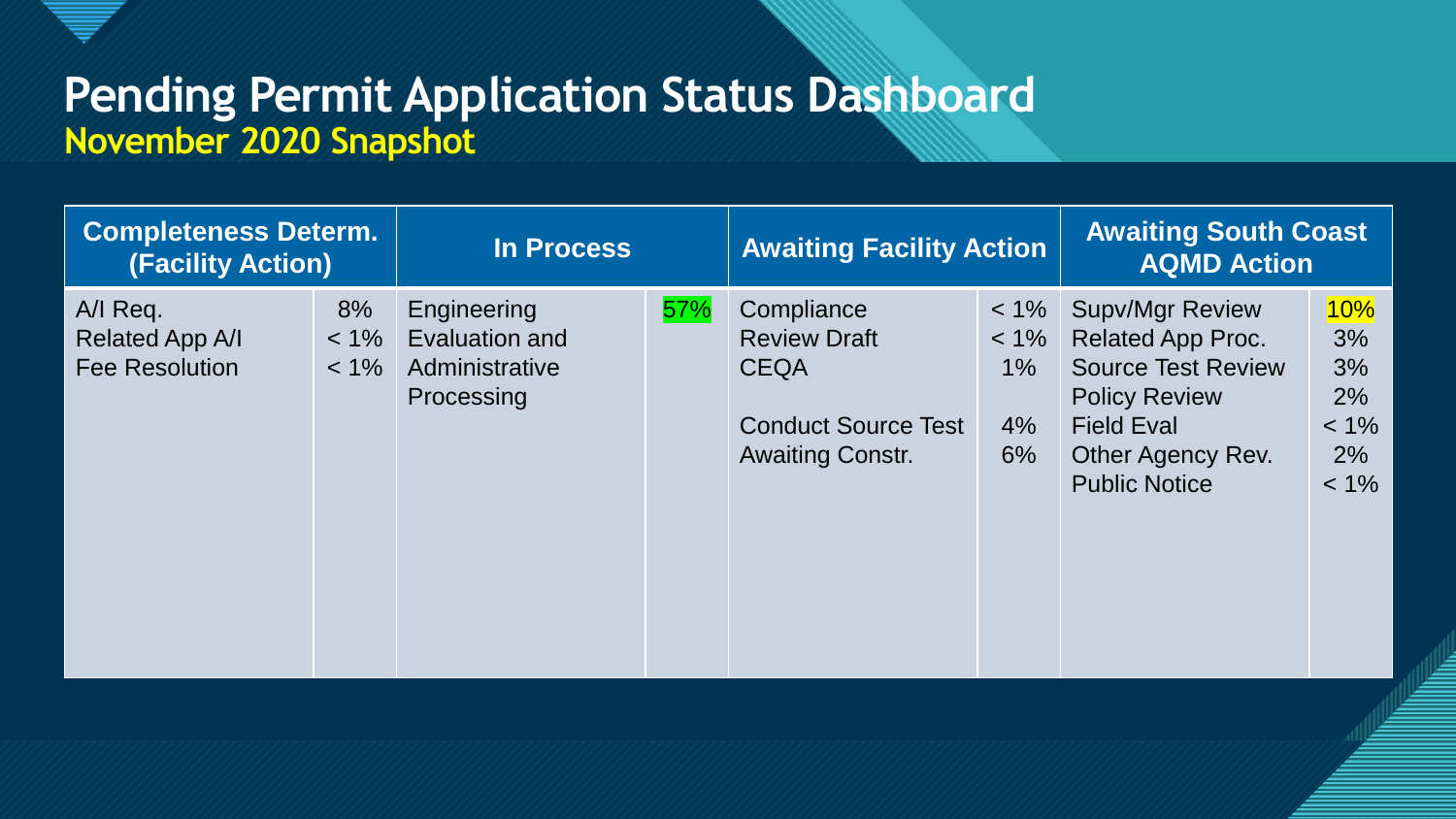## **Pending Permit Application Status Dashboard April 2021 Snapshot**

| <b>Completeness Determ.</b><br><b>(Facility Action)</b>            |                        | In Process                                                    |     | <b>Awaiting Facility Action</b>                                                                           |                                       | <b>Awaiting South Coast</b><br><b>AQMD Action</b>                                                                                                                         |                                                             |
|--------------------------------------------------------------------|------------------------|---------------------------------------------------------------|-----|-----------------------------------------------------------------------------------------------------------|---------------------------------------|---------------------------------------------------------------------------------------------------------------------------------------------------------------------------|-------------------------------------------------------------|
| A/I Req.<br>Related App A/I<br>Fee/Compliance<br><b>Resolution</b> | 9%<br>$1\%$<br>$< 1\%$ | Engineering<br>Evaluation and<br>Administrative<br>Processing | 58% | Compliance<br><b>Review Draft</b><br><b>CEQA</b><br><b>Conduct Source Test</b><br><b>Awaiting Constr.</b> | $< 1\%$<br>$1\%$<br>$1\%$<br>3%<br>6% | <b>Supv/Mgr Review</b><br><b>Related App Proc.</b><br><b>Source Test Review</b><br><b>Policy Review</b><br><b>Field Eval</b><br>Other Agency Rev.<br><b>Public Notice</b> | <b>10%</b><br>3%<br>3%<br>2%<br>$< 1\%$<br>$1\%$<br>$< 1\%$ |

Increased vacancy due to retirements and hiring freeze limited efforts in 2020/21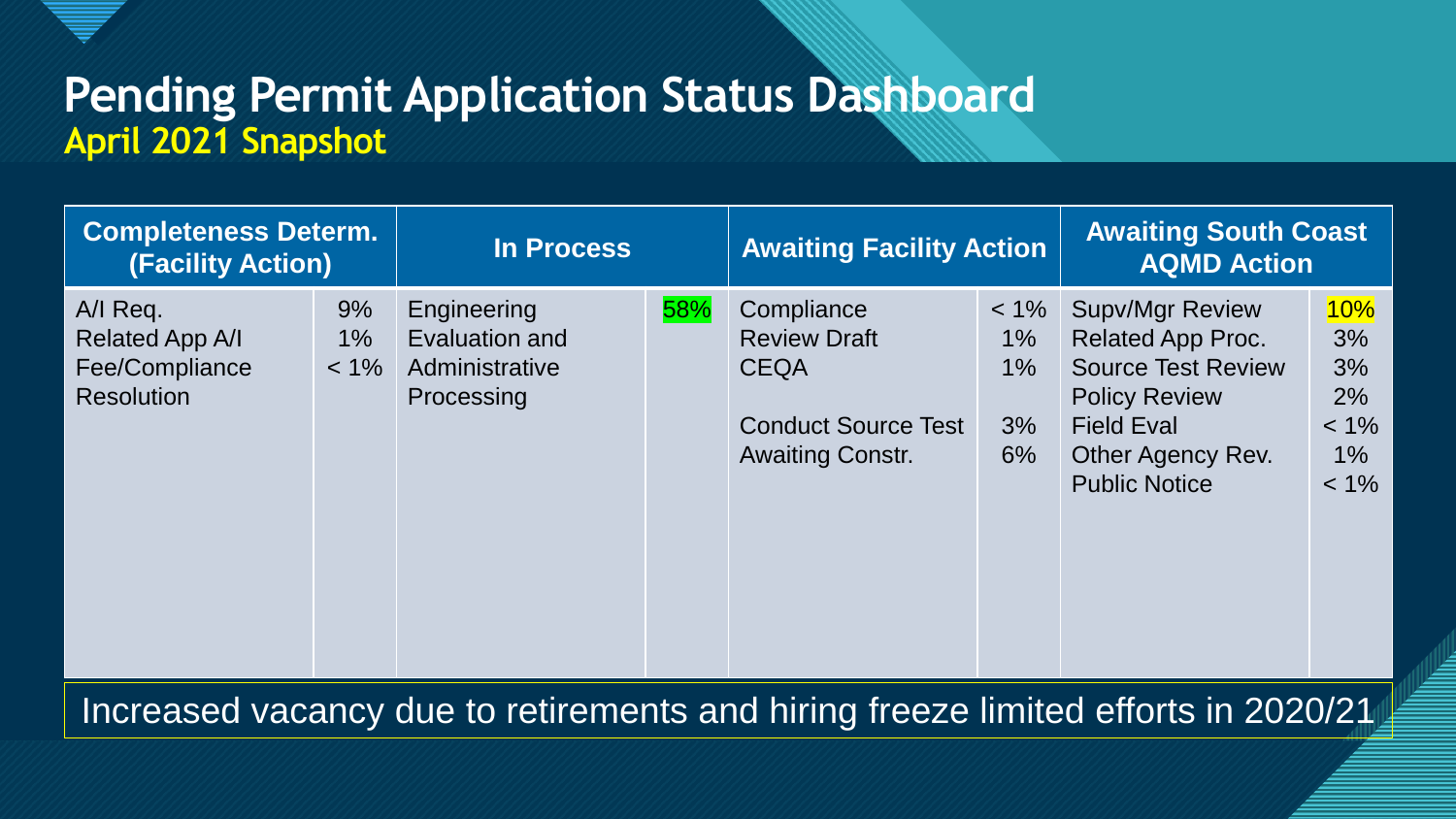

## *Discussion / Improvement suggestions*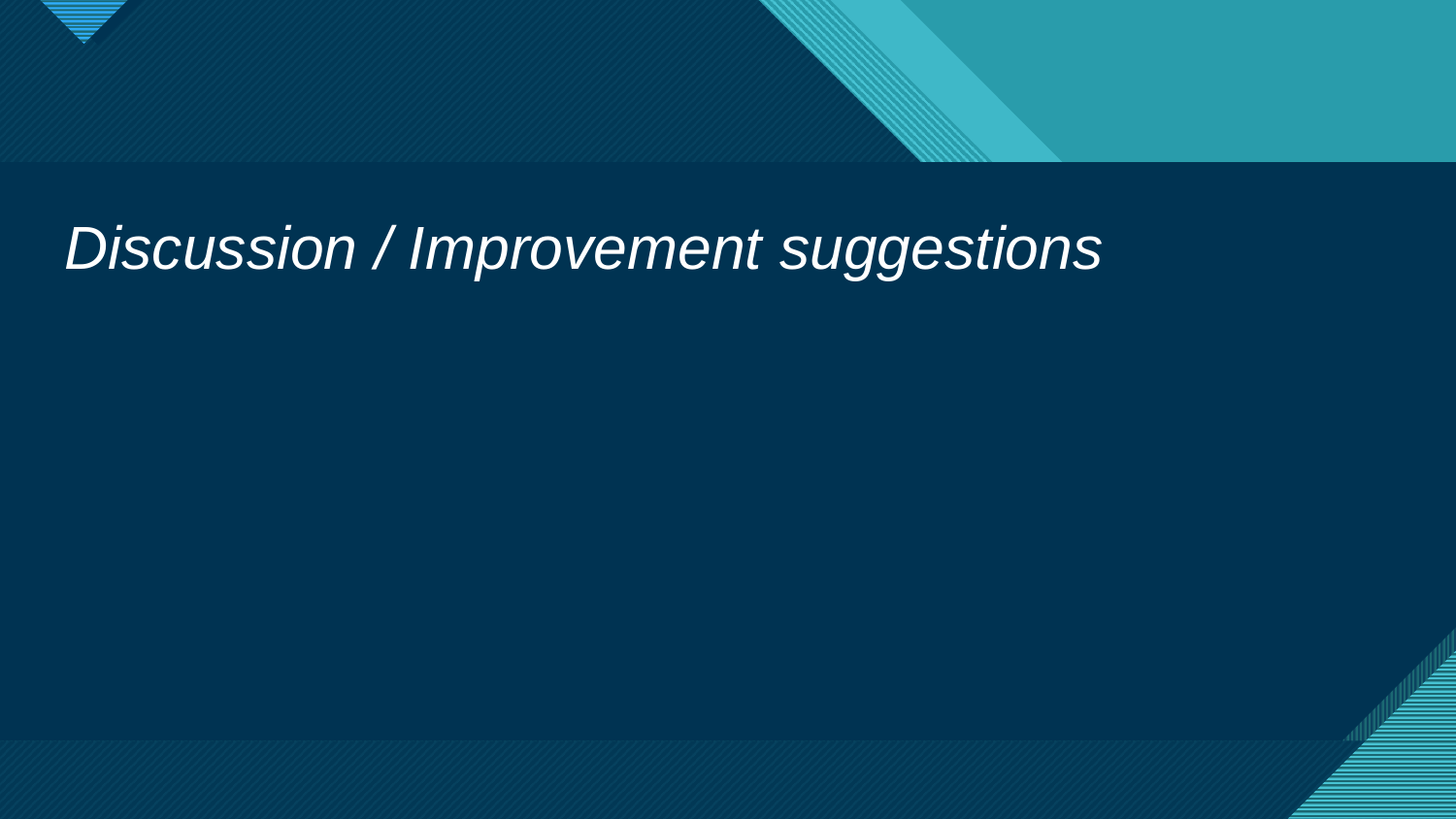# **Online Filing Update**

24

**Click to edit Master the State of the State of the State of the State of the State of the State of the State of the State of the State of the State of the State of the State of the State of the State of the State of the S**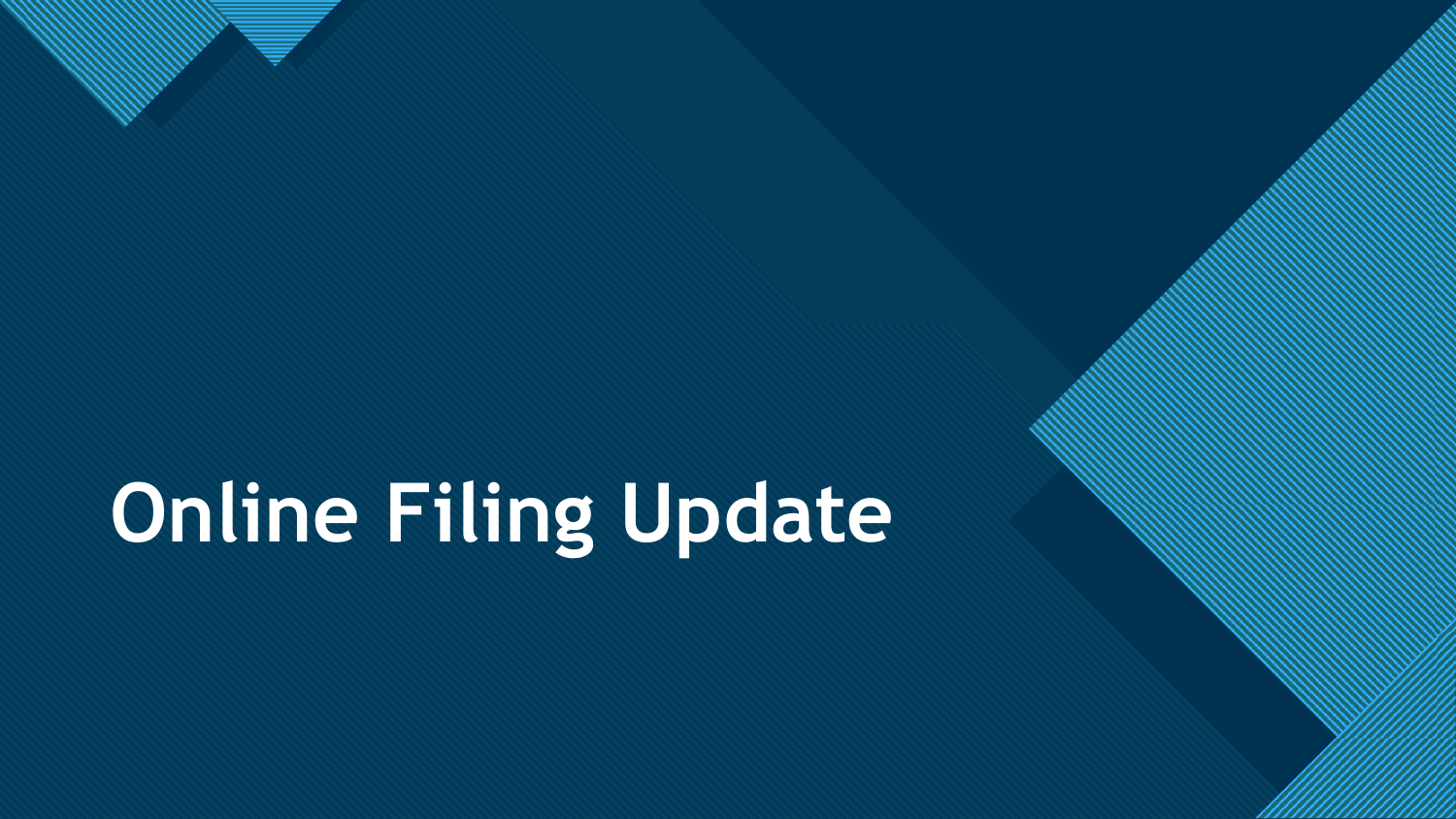## **Chine Rule 222 Registration**

- Three main registered equipment types
	- − 222-A, Negative Air Machines (Asbestos)
	- − 222-B, Boilers (1-2 mmbtu/hr)
	- − 222-C, Commercial Charbroilers
- **Represents ~ 80% of R222 Registrations**
- Online Filing and Issuance

#### Average Annual Registrations (2016-19)



**Negative Air Machines D Boilers D Charbroilers D Others**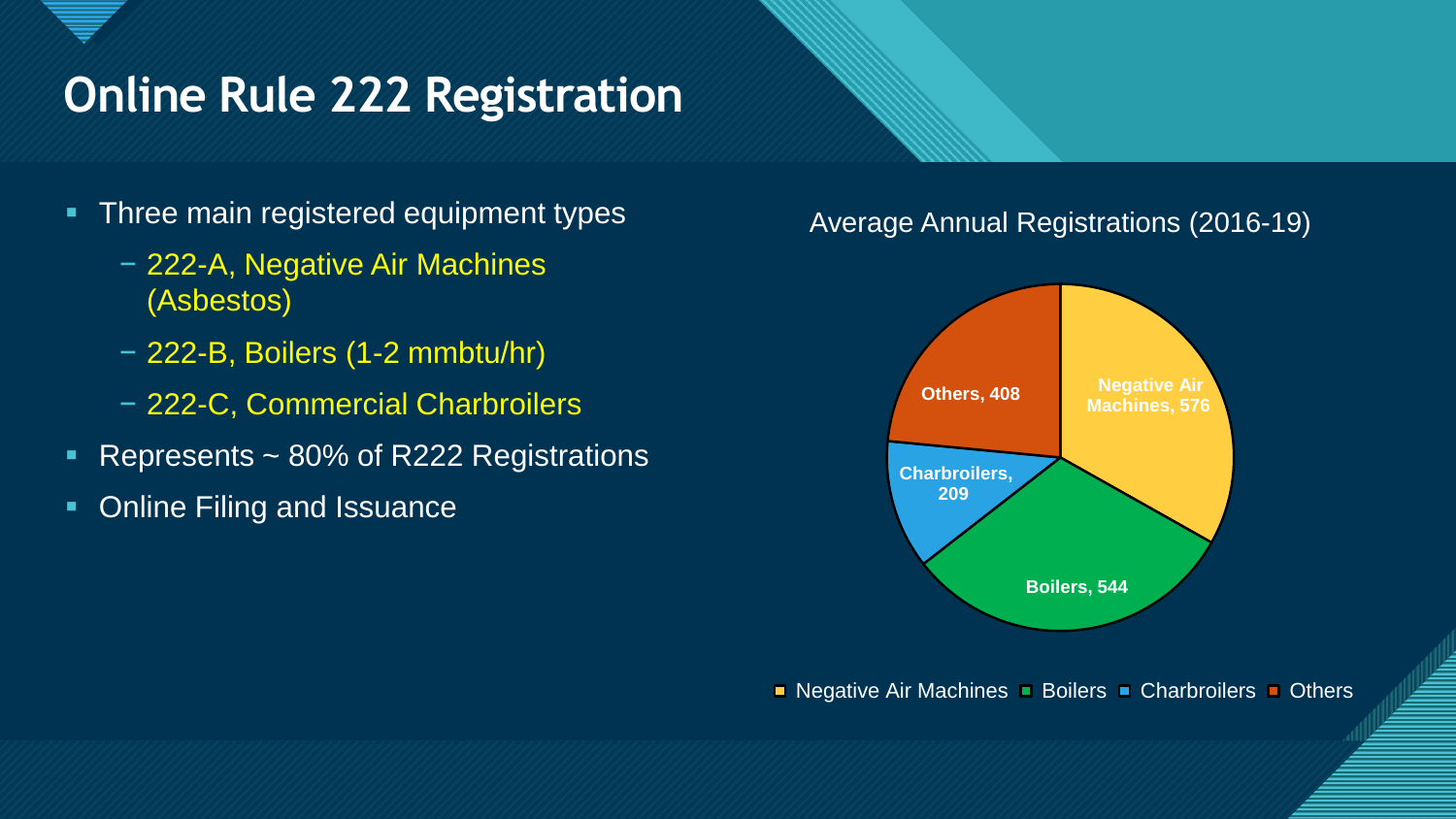## **Chick Filing Activity**



#### Online Filing Completions

- **Good utilization of Negative** Air Machine module
- Extended outreach to asbestos contractors
- **EXEC** activity in other modules due to current events
- **EXECO GOOD UTILE SHOULER** FOR UP UP 19 Cleaners during Perc Phase-Out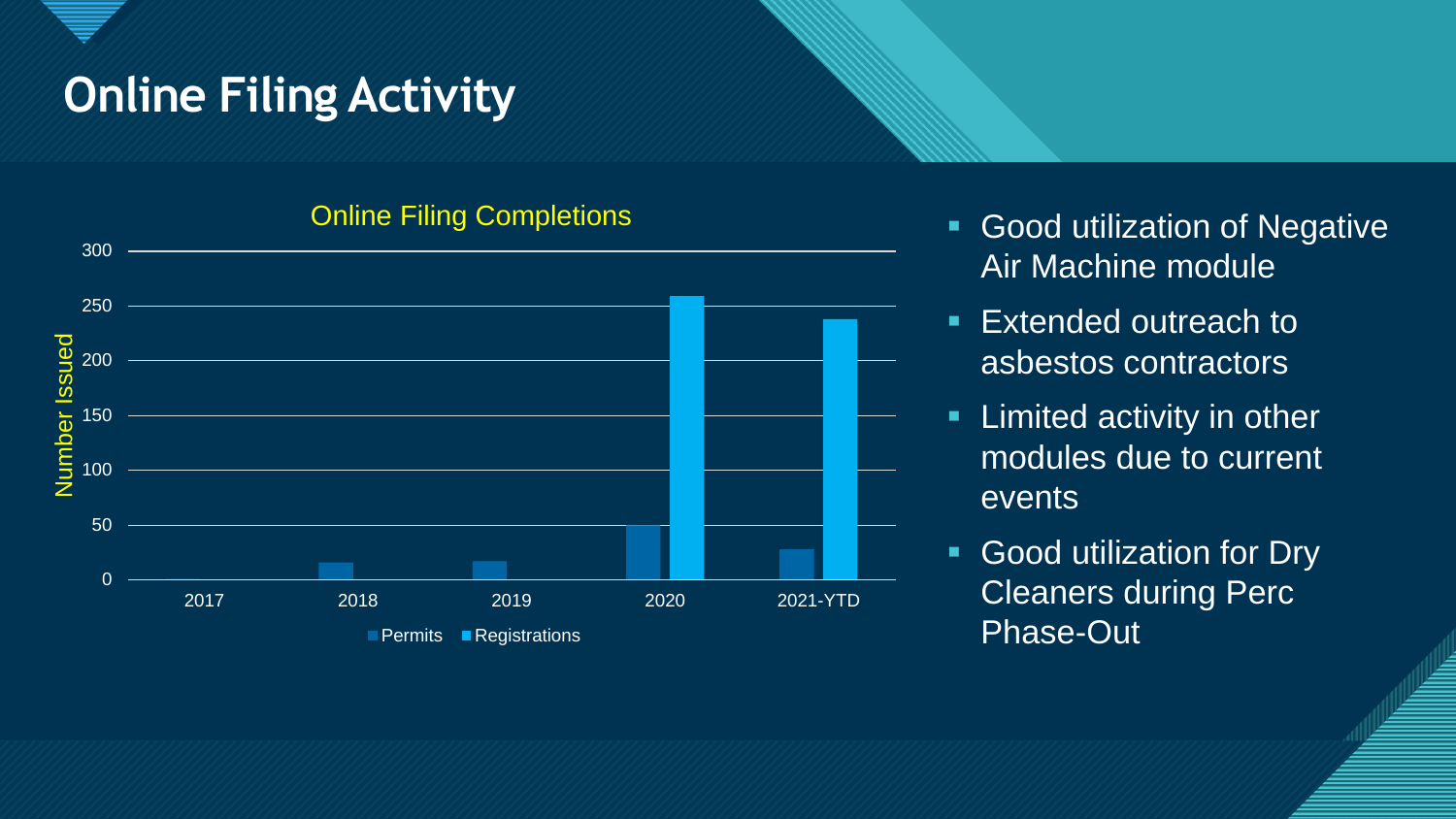## **Development**

- New software releases for data cleanup
- Incorporate public notice guidelines
- Emergency IC Engine registration permit module in review
	- −Proposed amendment to Rule 1470 and new proposed Rule 118.1
	- − Online filing limited to certified engines with prescribed conditions
- Workflow updates
	- − "As is" process review complete
	- − Lessons learned in expanded teleworking environment

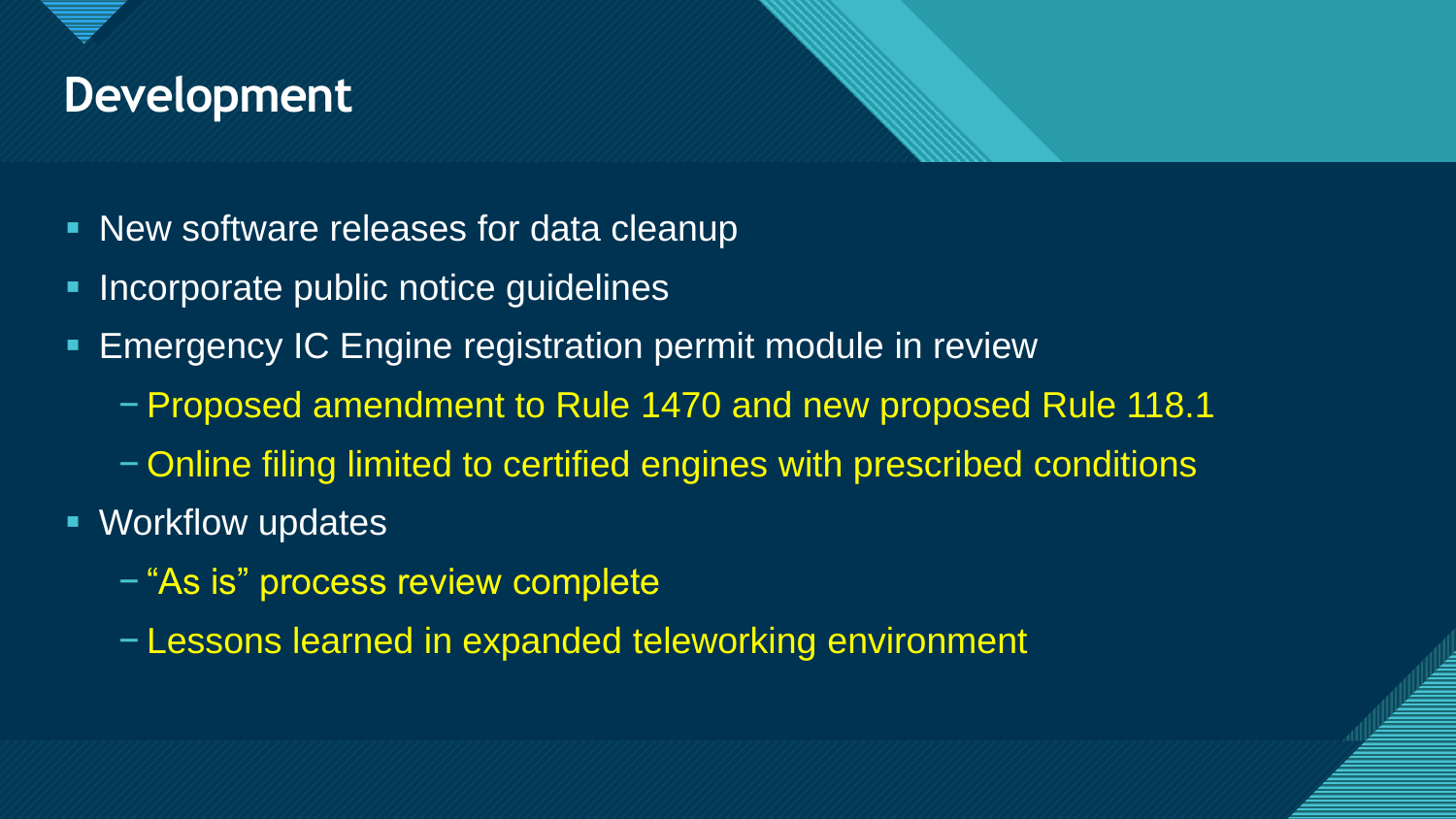## **Enhancements to FIND**

#### **Additional documents available: Permits to Construct and Rule 222 Registrations**

#### **Documents**

| Compliance                                                                                                             | <b>Permits to Operate</b>                                                         | <b>Permits to Construct</b>                                                                                                                              |
|------------------------------------------------------------------------------------------------------------------------|-----------------------------------------------------------------------------------|----------------------------------------------------------------------------------------------------------------------------------------------------------|
| Notices of Violation                                                                                                   | Note: Does not include Permits to Operate<br>for facilities with Facility Permits | Temporary authorization to Construct and<br>Operate equipment. Note: May be<br>superseded by Permit to Operate with<br>same application number; Does not |
|                                                                                                                        |                                                                                   | include Permits to Construct for facilities<br>with Facility Permits                                                                                     |
| <b>Emissions</b><br>Rule 1148.2 Chemical Reports, Rule 1148.2<br>Emission Reports, Rule 1148.2<br><b>Notifications</b> | <b>Hearing Board</b>                                                              | <b>Facility Permits</b><br>Includes Permits to Operate and Permits<br>to Construct for Title V and RECLAIM<br>facilities                                 |
| <b>Rule 222 Registrations</b>                                                                                          |                                                                                   |                                                                                                                                                          |

**Rule 222 Approval Documents**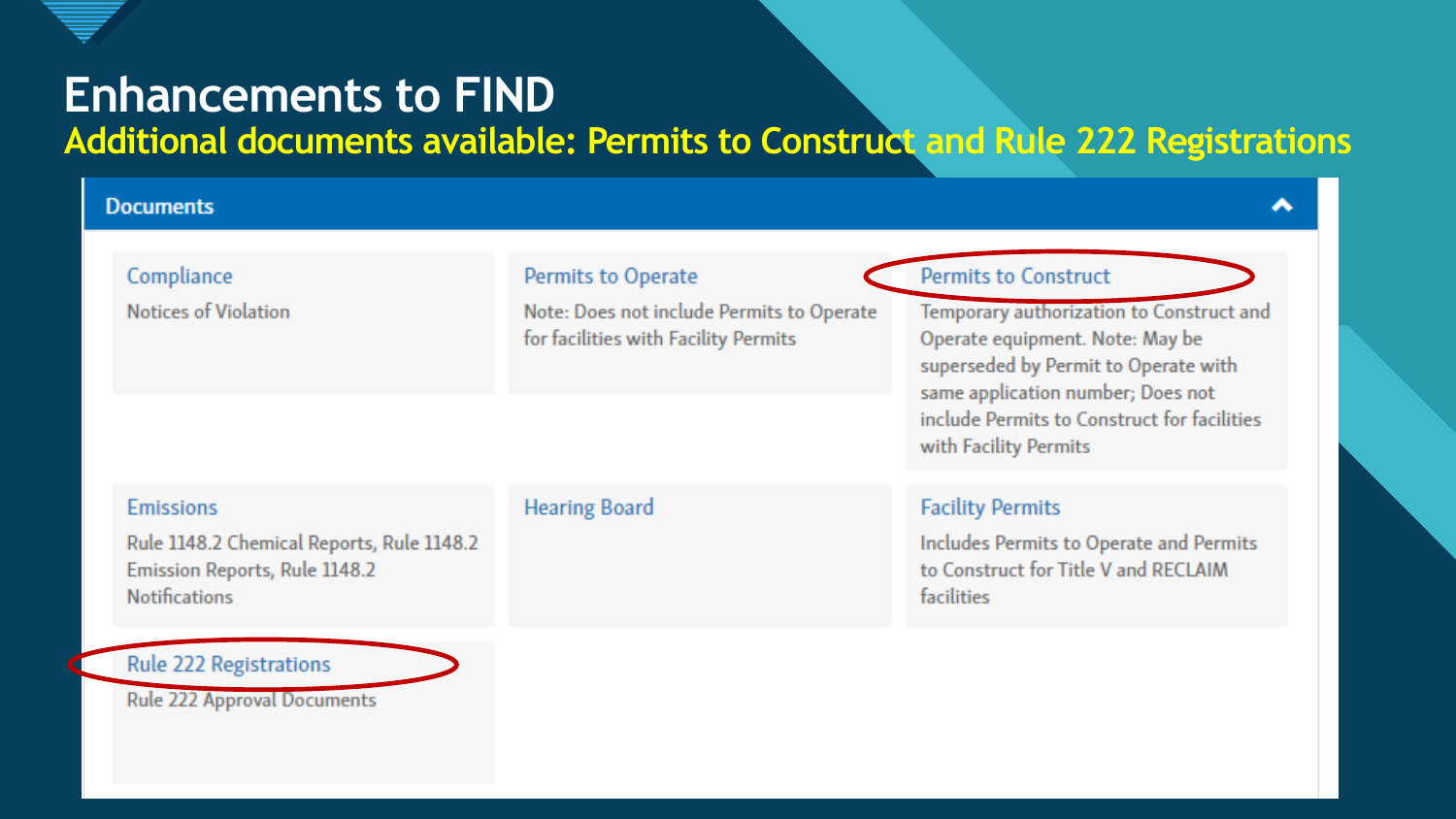# **Permit Processing Handbook Update**

7

**Click to edit Master the State of the State of the State of the State of the State of the State of the State of the State of the State of the State of the State of the State of the State of the State of the State of the S**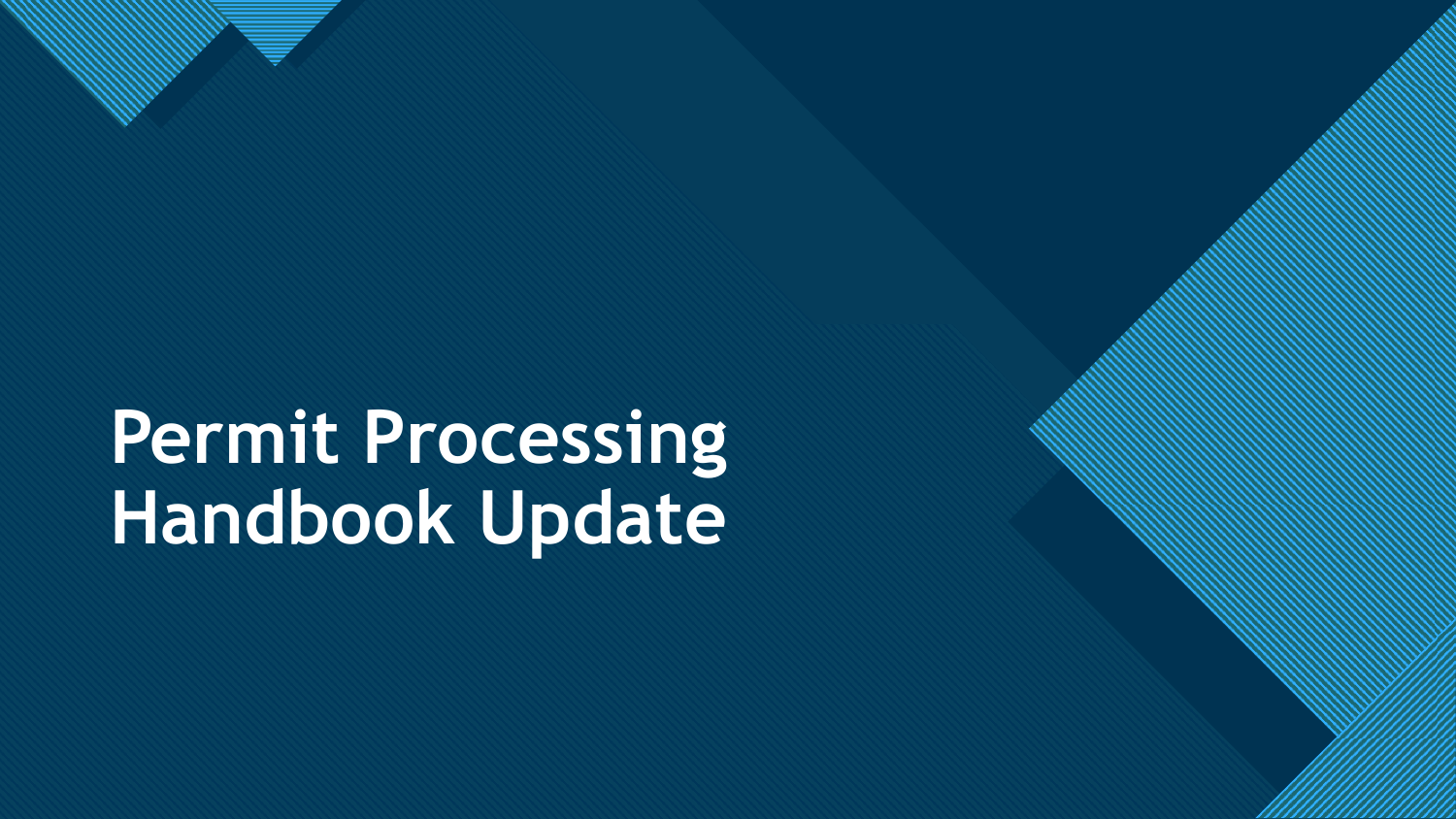

## **Updating Permit Processing Handbook**

## Goals:

- **Update handbook to reflect current requirements** and practices
- **Ensure consistent evaluation of similar equipment** and resultant permit requirements
- **Primary purpose for internal use for training new staff** and to promote efficient permit processing and best practices
- **Provide public and permit applicants insight to data needs and** permit evaluation criteria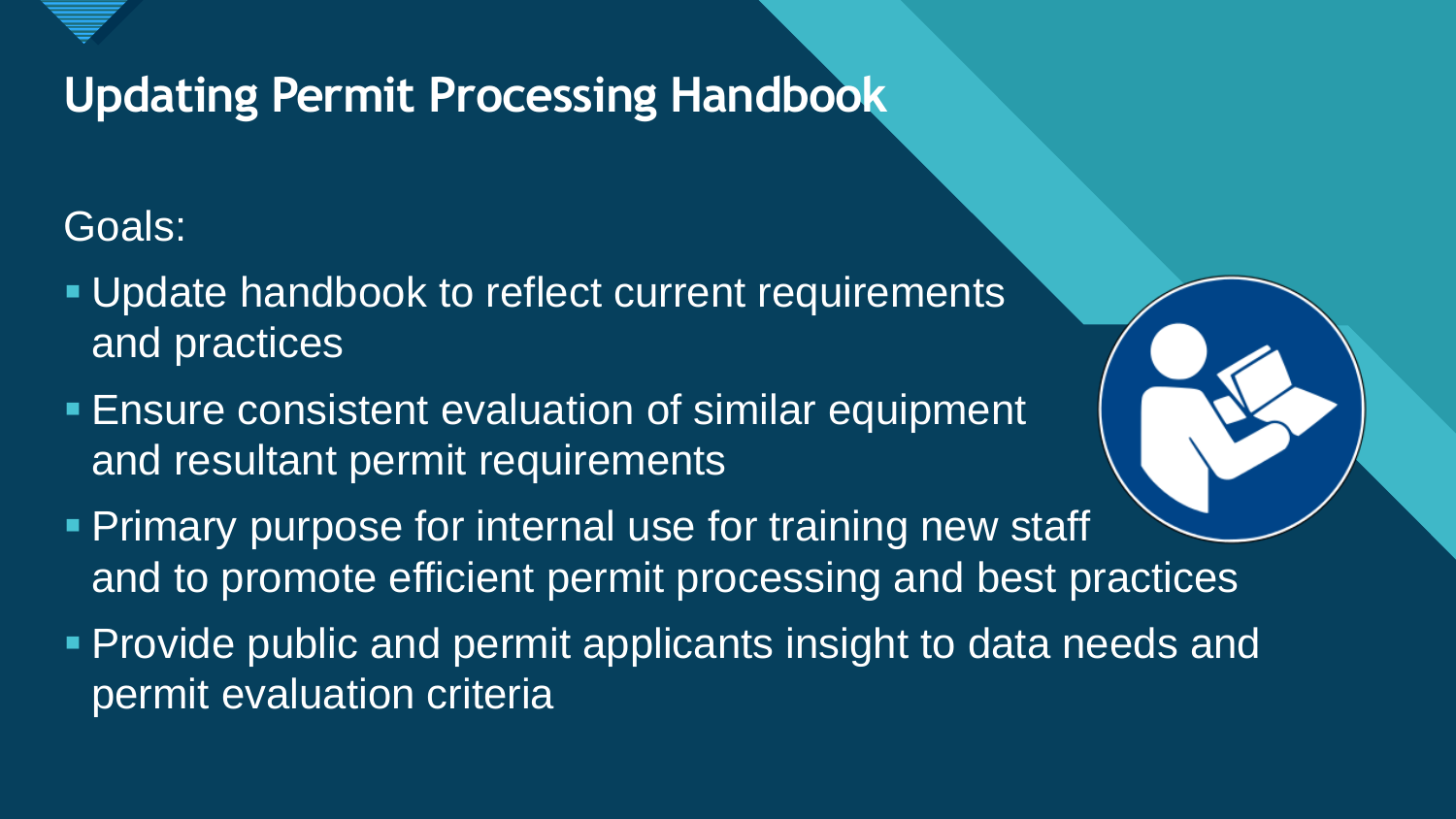## **Click to edit Master title style Feedback**

- Received comments from:
	- −Kiersten Melville (gas stations)
	- − Joe Hower (spray enclosures)
	- −Karl Lany (spray enclosures)
	- − Judy Yorke (general)
- Type of feedback
	- − Clarifications, requests for additional explanation
	- − Identification of info most helpful to the regulated community

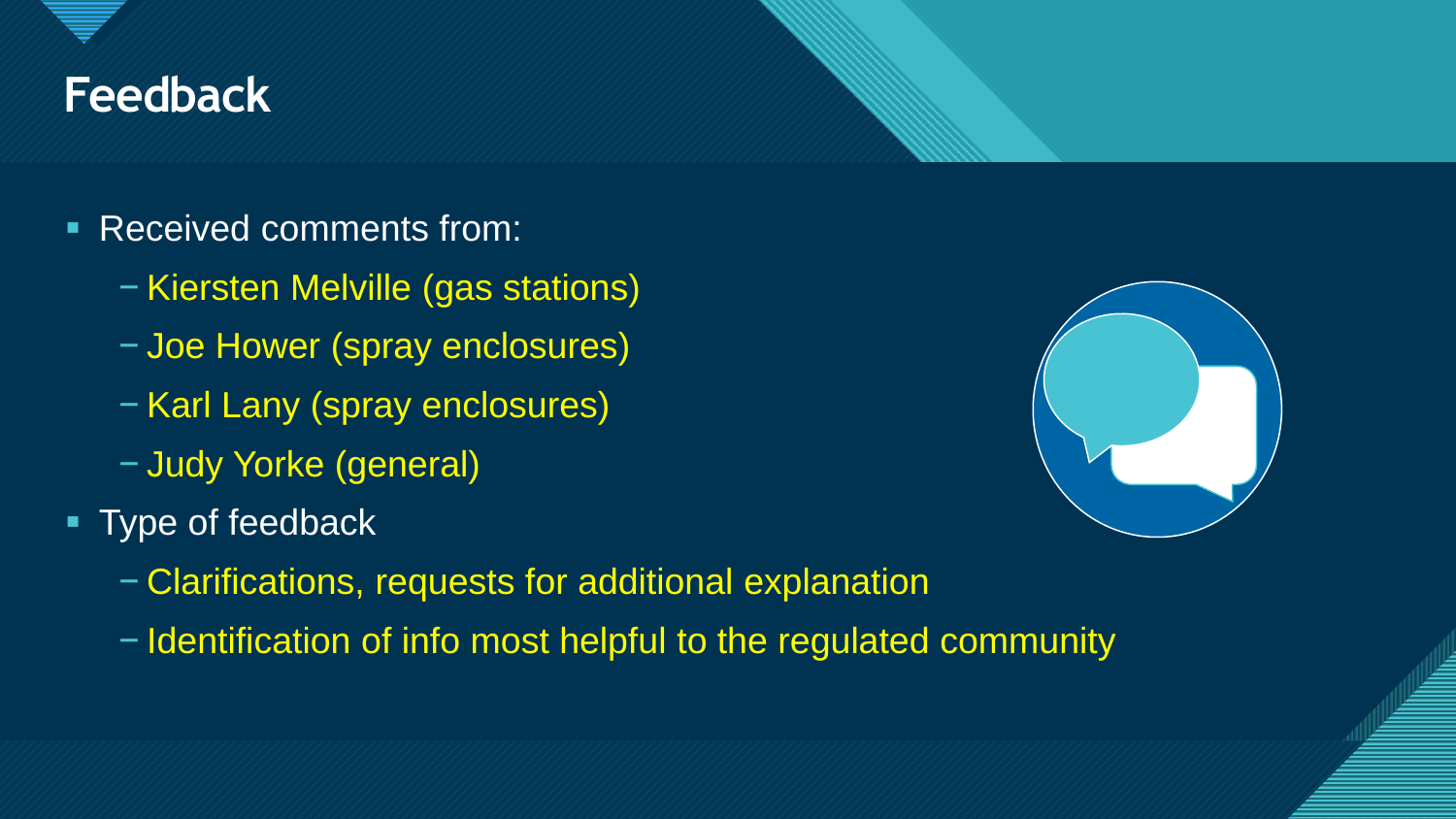

## Progress **Master title style style style style style style style style style style style style style style**

#### **Commitment Progress**

- **Overview sections**
- Five equipment chapters:
	- ✓Abrasive Blasting
	- ✓Dry Cleaners
	- ✓Emergency IC Engines
	- ✓Gasoline Refueling
	- ✓Spray Booths

- **Overview sections Equipment chapters:** ✓Unconfined Abrasive Blasting
	- ✓Dry Cleaners
	- ✓Gasoline Service Stations
	- ✓Spray Enclosure Fundamentals
	- ✓Spray Enclosure Special Cases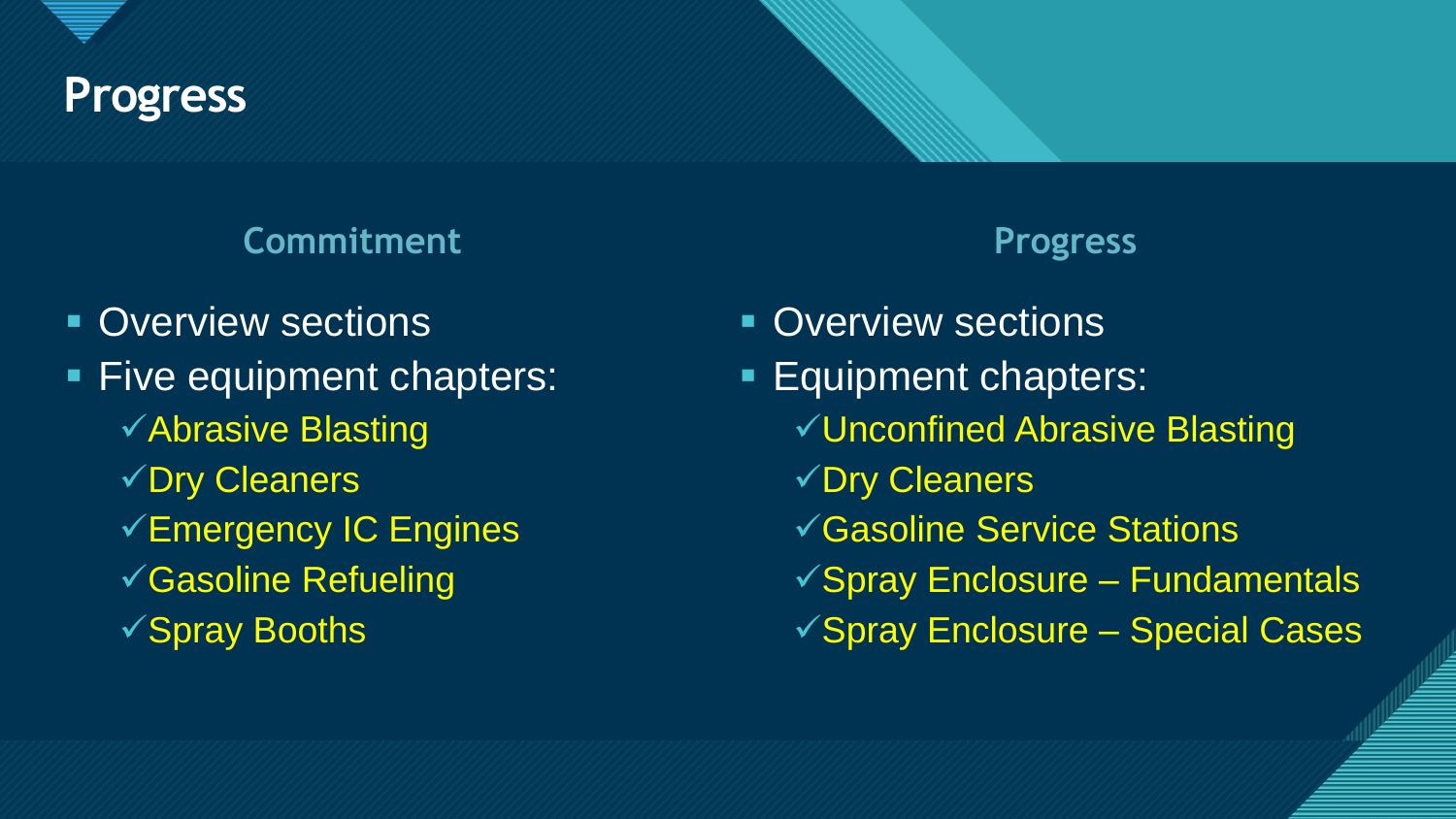## **Click to edit Master title style Next Steps**

- Confined Abrasive Blasting
- **Dry Particulate Controls**
- **Crematories**
- **Emergency IC Engines**
- Asphalt, Concrete Batch **Plants**

### **2021 Additional Equipment Chapters**

- **Boilers, SCRs**
- **Petroleum Storage Tanks**
- **E** Lead Melting
- **IC Engines**
- **Printing Operations**
- RTOs, Refinery Flares, Bulk Loading/Unloading

33

**Carbon Adsorbers**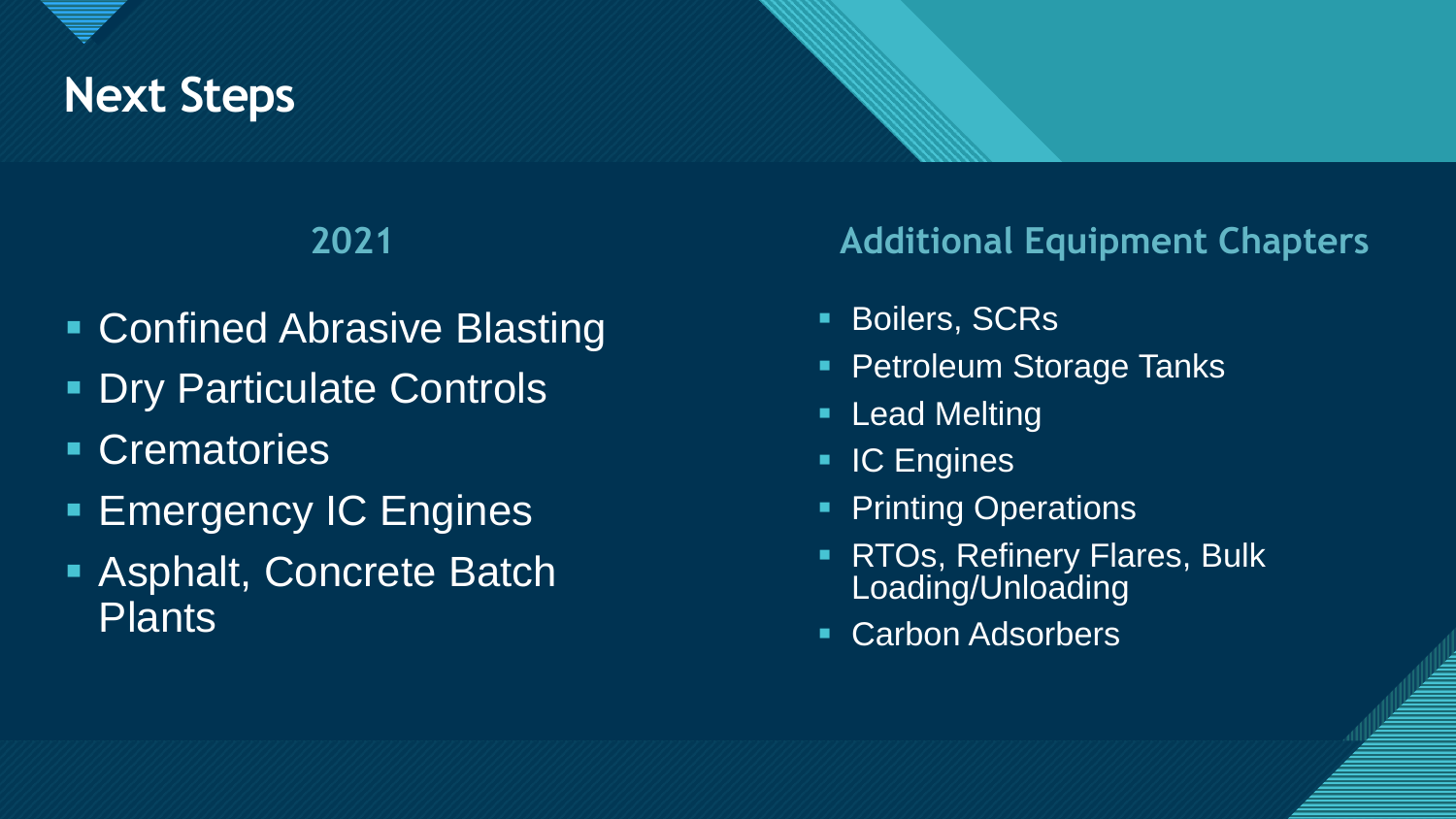# **Other Business**

7

**Click to edit Master the State of the State of the State of the State of the State of the State of the State of the State of the State of the State of the State of the State of the State of the State of the State of the S**